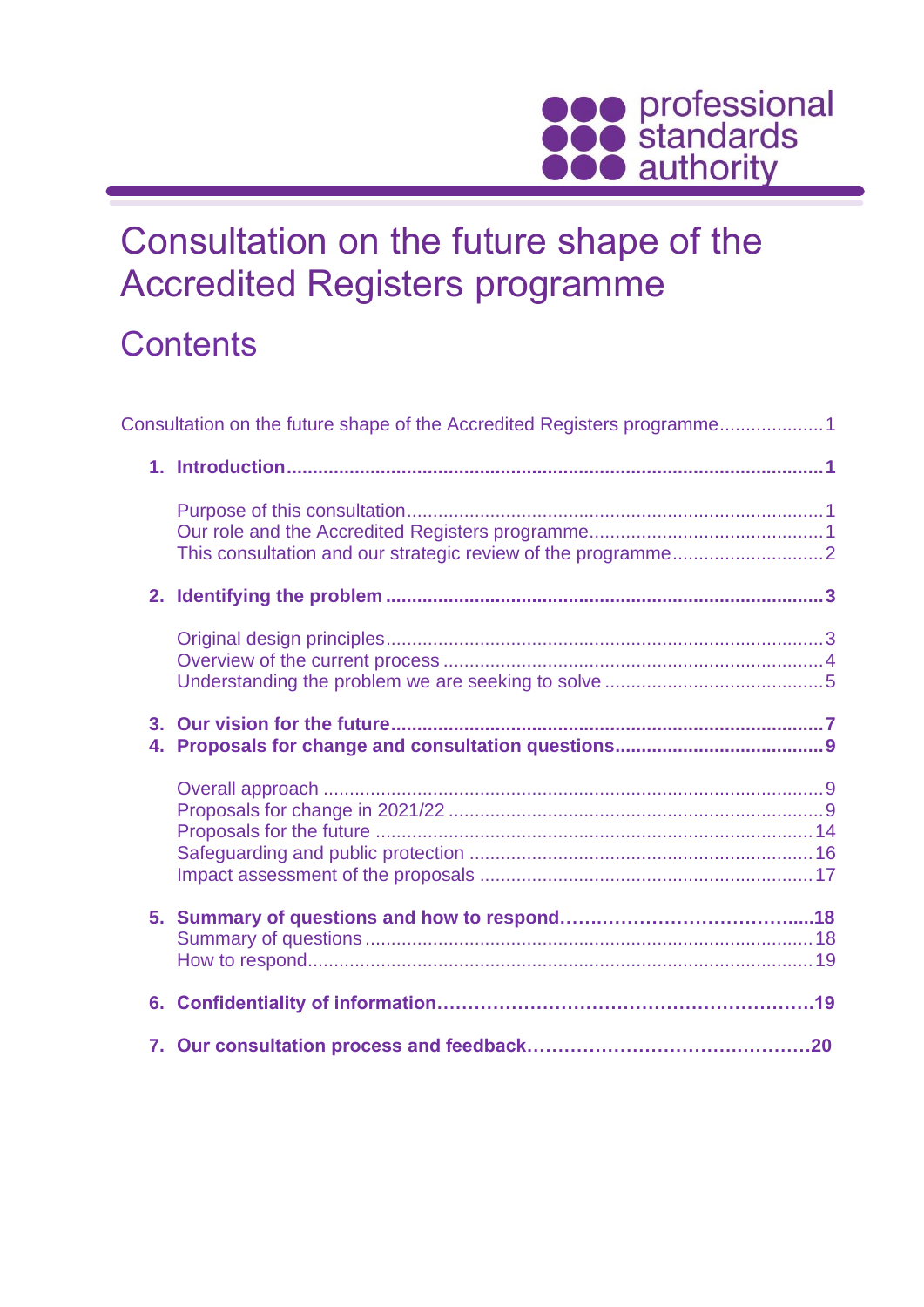# 1. Introduction

# **Purpose of this consultation**

- This consultation document seeks views on the Professional Standards Authority's proposals on the future shape of the Accredited Registers programme, which provides assurance for roles in health and social care that are not required to be regulated within the UK. It asks whether the programme is still an appropriate regulatory mechanism for the occupations it covers, and if so, how it can be improved. It also seeks views on how to ensure that the programme becomes selffunding in 2021/22, given that the Authority cannot continue to subsidise the programme.
- 1.2 You can respond to this consultation paper by completing the Word document available [here](https://www.professionalstandards.org.uk/docs/default-source/publications/consultation-response/our-consultation/2020-accredited-registers-consultation/consultation-on-the-future-shape-of-ar-programme-question-and-answersheet.docx?sfvrsn=4c067620_3) and submitting it by email to:

[ARconsultation@professionalstandards.org.uk](mailto:ARconsultation@professionalstandards.org.uk)

Please return your response to us by **18 February 2021**.

# **Our role and the Accredited Registers programme**

### *The Professional Standards Authority*

- 1.3 The Professional Standards Authority helps to protect the public through our work with organisations that register and regulate people working in health and social care.
- We are an independent UK body. Our role and duties are set out in the Health and Social Care Act 2002 (as amended). There are three main areas to our work:
	- We oversee the work of the ten statutory bodies that regulate health and social care professionals in the UK
	- We accredit registers held by non-statutory registering bodies of health and care professionals
	- We aim to improve regulation by providing advice to UK government and others, conducting/commissioning research and promoting the principles of right-touch regulation.

# *The Accredited Registers programme*

- 1.5 In 2011, Coalition Government set out its strategy for reforming the system for regulating healthcare workers in the UK and social workers and social care in England through its Command Paper *Enabling Excellence<sup>1</sup>* .
- *Enabling Excellence* set out the rationale for a system of assured voluntary registration to be developed for professionals and occupational groups which are not currently subject to statutory professional regulation. This was envisaged as a proportionate way of ensuring that voluntary registers operate effectively and to high, common standards. It was intended to give assurance to employers and the public.

<sup>1</sup> [https://www.gov.uk/government/publications/enabling-excellence-autonomy-and-accountability-for](https://www.gov.uk/government/publications/enabling-excellence-autonomy-and-accountability-for-health-and-social-care-staff)[health-and-social-care-staff](https://www.gov.uk/government/publications/enabling-excellence-autonomy-and-accountability-for-health-and-social-care-staff)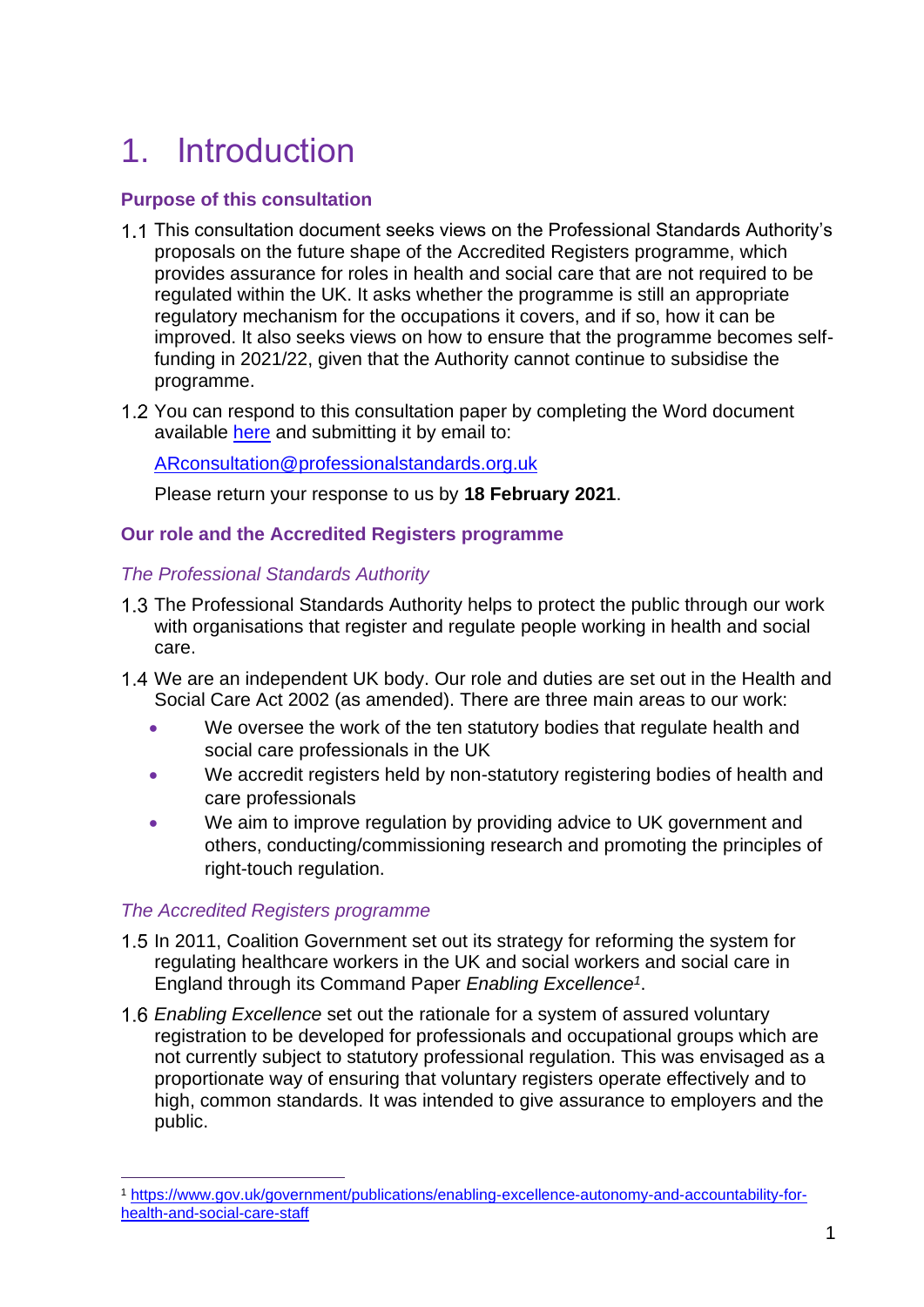- 1.7 To create this new system, in 2012 the Authority was given new powers and duties to accredit voluntary registers. The Health and Social Care Act<sup>2</sup> sets out that our functions under this legislation are:
	- 1) to promote the interests of users of health care, users of social care in England, users of social work services in England and other members of the public in relation to the performance of voluntary registration functions,
	- 2) to promote best practice in the performance of voluntary registration functions, and
	- 3) to formulate principles of good governance in the performance of voluntary registration functions and to encourage persons who maintain or operate accredited voluntary registers to conform to those principles.
- 1.8 The Act sets out at Section 25G that in order to accredit a voluntary register, the Authority may assess it against criteria that it sets and publishes. A voluntary register under this definition is a register of people working in health care roles in the UK, and social care in England, who do not have to be regulated in order to work.
- 1.9 On its introduction, the Department of Health and Social Care (DHSC) agreed to provide funding whilst the programme was established, provided it achieved selffunding status by April 2021. For 2020/21, we have received approximately £162,000 from the DHSC, which constitutes around 30% of our forecasted overall income. After fee income which constitutes around 50% of our income currently, this leaves a deficit of approximately 20% of £90,000 for 2020/21. The Authority has limited reserves and cannot continue to rely on DHSC subvention or subsidise the programme from its own resources. It is therefore essential that the programme achieves financial viability in the 2021/22 financial year and beyond for the Authority to be able to continue to run it.
- 1.10 Today, the programme covers 26 registers and over 90,000 practitioners. This includes approximately 60 different types of occupation including counsellors, psychotherapists, health scientists, public health practitioners, complementary therapists and homeopaths. Practitioners work in a variety of settings including independent practice, the NHS, education, and voluntary organisations.

# **This consultation and our strategic review of the programme**

- In June 2020, we announced<sup>3</sup> the Terms of Reference for a strategic review of the Accredited Registers programme:
	- 1) To consider to what extent the programme has achieved the aim for it, set out in *Enabling Excellence* and the Health and Social Care Act 2012, and if not, why not.
	- 2) To identify funding options to achieve financial sustainability.
	- 3) To consider the scope of the programme and whether the Authority's criteria for inclusion or exclusion of occupations are sound.
	- 4) To identify how the Accredited Registers programme might achieve the traction it needs so that more benefit from the assurance it provides.

<sup>2</sup> <https://www.legislation.gov.uk/ukpga/2012/7/contents/enacted>

<sup>3</sup> [https://www.professionalstandards.org.uk/news-and-blog/latest-news/detail/2020/06/08/the-authority](https://www.professionalstandards.org.uk/news-and-blog/latest-news/detail/2020/06/08/the-authority-announces-a-strategic-review-of-the-accredited-registers-programme)[announces-a-strategic-review-of-the-accredited-registers-programme](https://www.professionalstandards.org.uk/news-and-blog/latest-news/detail/2020/06/08/the-authority-announces-a-strategic-review-of-the-accredited-registers-programme)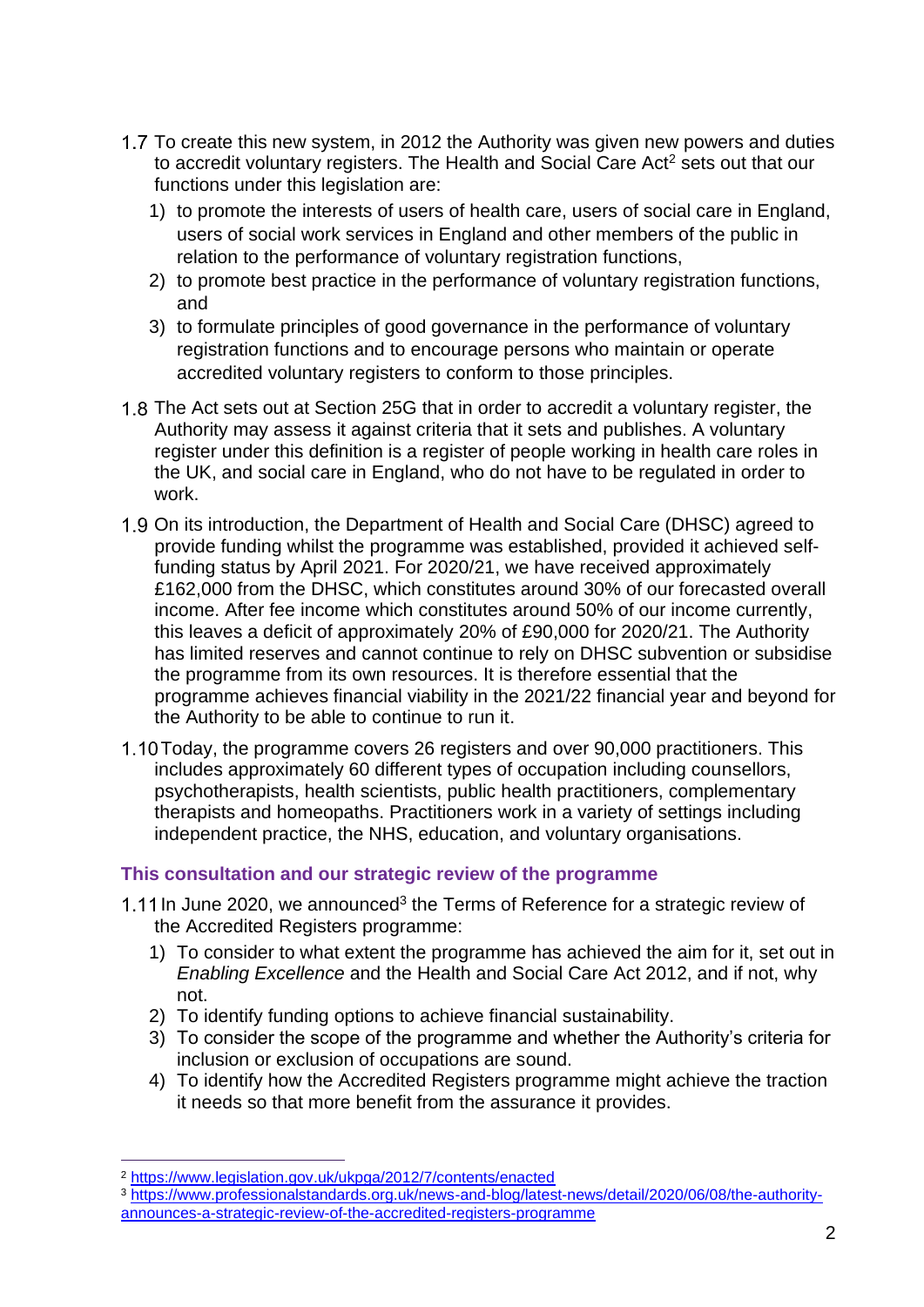- 5) To make recommendations for the future shape of the Accredited Registers programme.
- 1.12 This is the first time since the programme was introduced in 2012 that we are undertaking a thorough review of its effectiveness. The programme has not achieved the levels of recognition and use which were originally envisaged. We think it is timely to consider whether it is an appropriate way of overseeing the occupations within its scope, and if so, how it can be improved.
- 1.13 There have also been significant changes in the wider health and social care environment since the programme was introduced. These represent an opportunity for the programme to make a greater contribution within the wider health and social care systems – but only if voluntary assurance is wanted and supported by Government, the NHS, social care, the independent sector and patients and service users. This is especially pressing given that the progamme must become self-funding in the 2021/22 financial year.
- 1.14 This consultation tests the programme's original design principles and sets out proposals for a fundamental re-design so it can better meet the needs of employers, patients and the public. 'Success' will mean that accreditation becomes a routine requirement for employers and is a greater driver of the choices of patients and the public. It will also require us to successfully implement a funding model that allows the programme to cover its operating costs, and obtain external funding to develop a new model.
- 1.15 If this is achieved, then the programme will be able to support health and social care services for patients and service users, by promoting public trust and confidence in the regulation of the registers that it accredits. This in turn will allow it to make a greater contribution to the wider health and social care system. It will do this by supporting greater integration of some of the occupations it already covers, and of which Covid-19 has further exacerbated the need for, such as within mental health. It will also support the development of the new and expanding workforces where there is an identified need.
- 1.16 Information about the Accredited Registers programme can be accessed through our website<sup>4</sup>. Information about our Standards for Accredited Registers, application process, and annual renewals can be found on our Resources page<sup>5</sup>.

# 2. Identifying the problem

This section sets out the issues we have identified with the current approach from our own research and feedback from stakeholders during the initial stage of our strategic review.

# **Original design principles**

When the programme was introduced in 2012, it was the first system of independent oversight for many of the occupations within its scope. The design

<sup>4</sup> <https://www.professionalstandards.org.uk/what-we-do/accredited-registers>

<sup>5</sup> <https://www.professionalstandards.org.uk/what-we-do/accredited-registers/resources>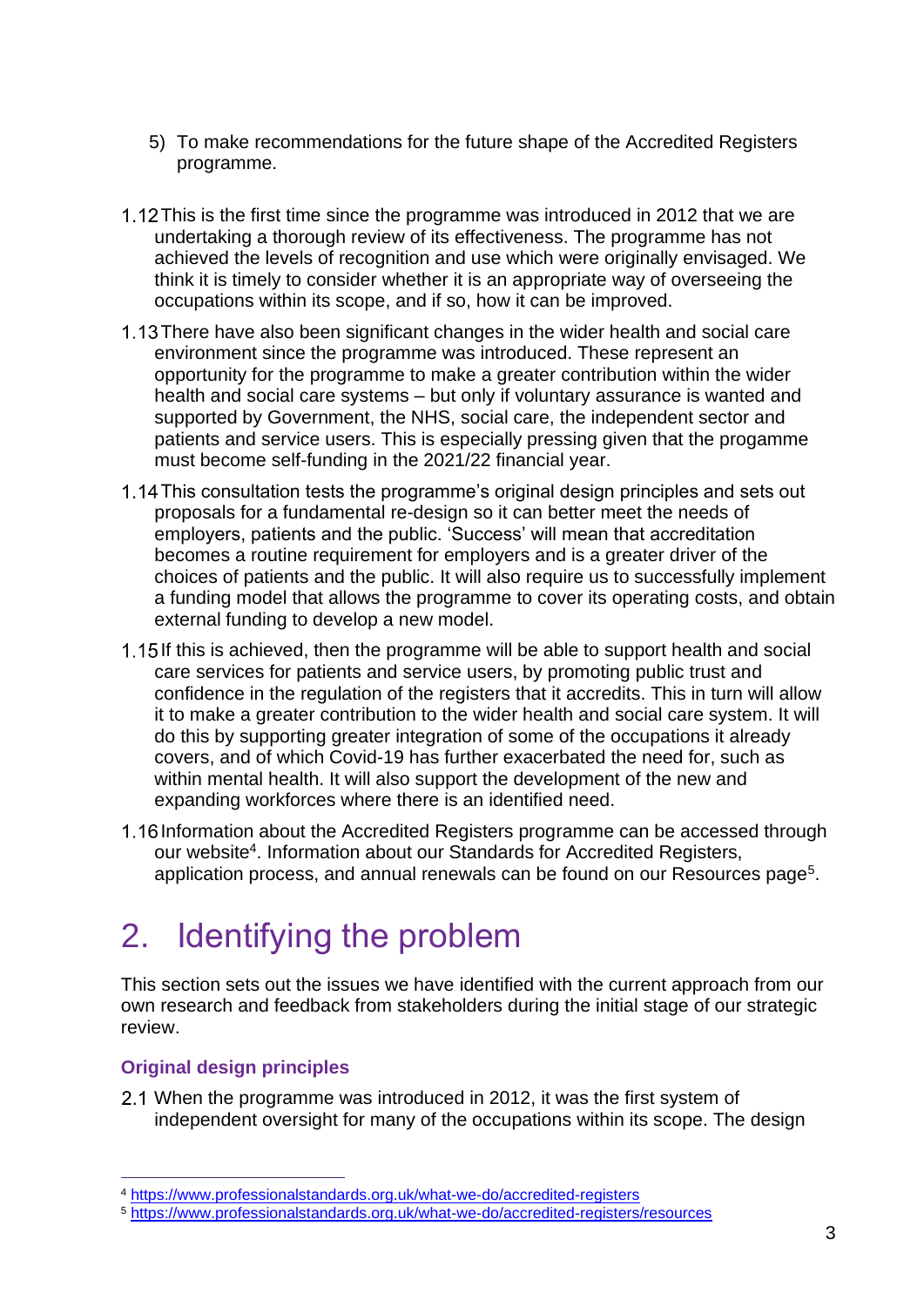principles which underpin the current approach reflect this, and state that the programme should:

- 1) Ensure that any restrictions developed through the creation of the Standards, or the operation of the programme, would reflect the potential risks of harm to the public.
- 2) Not unfairly or unnecessarily restrict the market by creating monopolies. It should be open to any eligible register, including those relating to the same occupation.
- 3) Be affordable for applicants, and not price small registers out of the market, making it open to registers clustering under umbrella organisations.
- 4) Should not set the education and training requirements for entry onto a register.
- 5) Would not make any judgement about the effectiveness of any therapy or health or care practice.
- While we are still committed to the first of these design principles, we think that changes to the way that health and social care are delivered, and our own learnings from the first eight of years of the programme, mean we should consider a fundamental re-design of all other aspects.

# **Overview of the current process**

- 2.3 To be eligible for accreditation, organisations must meet Standard One of our Standards for Accredited Registers<sup>6</sup> ('the Standards'):
- 2.4 Standard 1: the organisation holds a voluntary register of people in health and/or social care occupations.
- 2.5 The Authority determines whether an occupation is 'health care' by having regard to the definition of health care set out in the National Health Service Reform and Health Care Professions Act 2002, section 25E (8):
- 2.6 "Health care' includes: all forms of health care for individuals, whether relating to physical or mental health; and procedures that are similar to forms of medical or surgical care but are not provided in connection with a medical condition."
- 2.7 We have not to date accredited any registers of unregulated social care workers within England. However, the revised criteria set out later in this document would require that the role is used or being introduced within the social care sector. This could include new roles that act as a bridge between health and social care, such as social prescribing.
- 2.8 Organisations that meet these definitions may apply for accreditation. They are required to submit evidence to demonstrate how they meet each of the Standards. The Standards are set at the bar for good practice, and organisations are required to meet all of them to be accredited. A Panel, comprising senior members of the Authority's staff and occasionally Board members, assesses this evidence and makes a final decision on whether to grant accreditation. The assessment does not include any consideration of the effectiveness of the occupation or treatments provided by registrants.

<sup>6</sup> [https://www.professionalstandards.org.uk/docs/default-source/accredited-registers/standards-for](https://www.professionalstandards.org.uk/docs/default-source/accredited-registers/standards-for-accredited-registers/standards-for-accredited-registers.pdf?sfvrsn=cc2c7f20_4)[accredited-registers/standards-for-accredited-registers.pdf?sfvrsn=cc2c7f20\\_4](https://www.professionalstandards.org.uk/docs/default-source/accredited-registers/standards-for-accredited-registers/standards-for-accredited-registers.pdf?sfvrsn=cc2c7f20_4)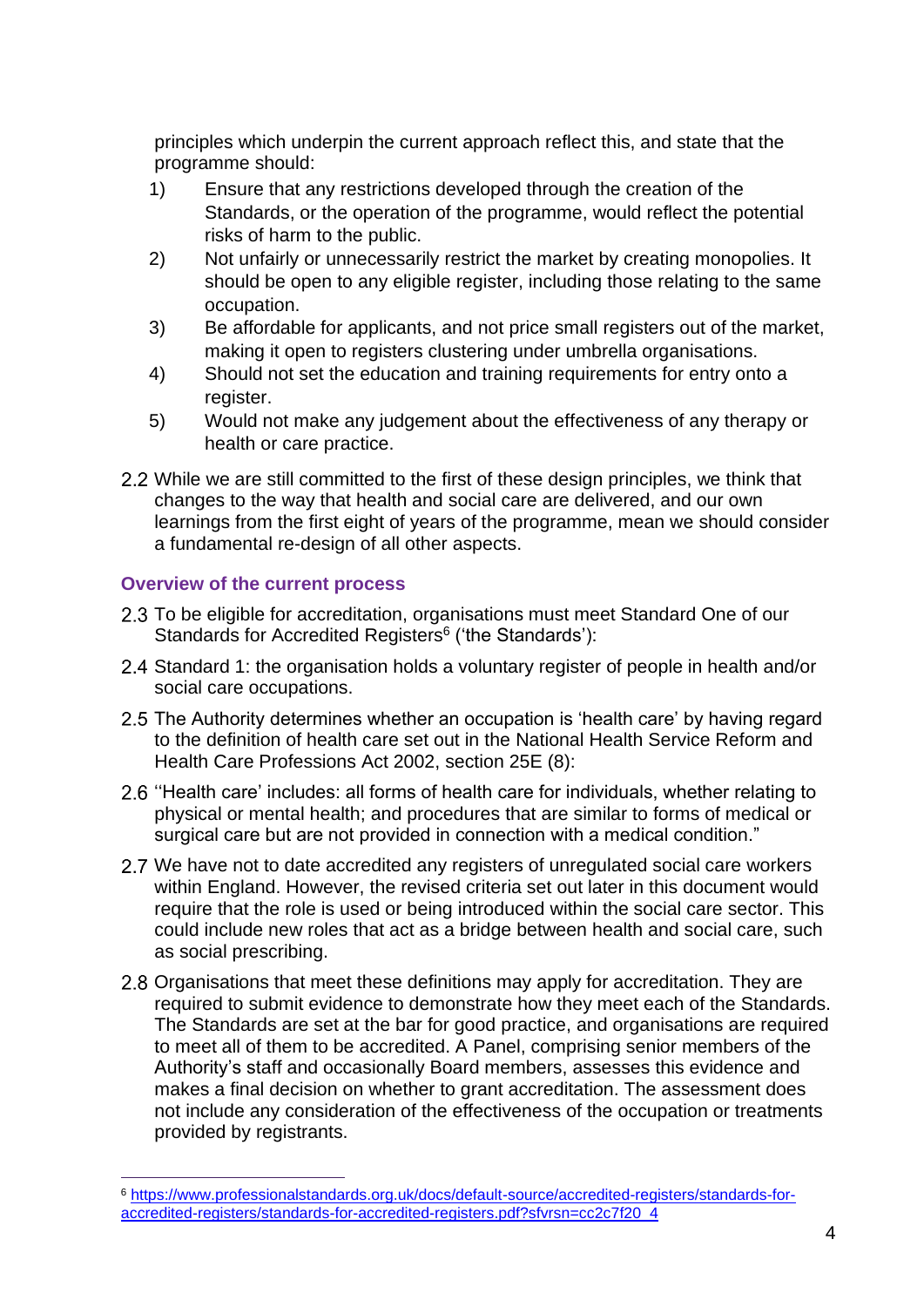- 2.9 Once accreditation has been granted, to be maintained it needs to be renewed on an annual basis. Accredited Registers must provide evidence to demonstrate that they continue to meet the Standards, as set out in the Annual Review Process Guide<sup>7</sup>.
- 2.10 Recommendations' can be issued to Accredited Registers, where opportunities to improve practice and enhance the operation of the register are identified. 'Conditions' are issued when a Standard has not been met. A Condition sets out the requirements needed for the Accredited Register to meet the Standards, within a set timeframe. In cases of serious or ongoing concerns, a Panel may determine that accreditation of a register should be suspended or removed. If serious concerns are raised, we will not wait for the annual assessment but undertake an in-year review.

### **Understanding the problem we are seeking to solve**

- 2.11 The wider regulatory system is complex. The Authority has set out the rationale for a more coherent system of regulation, through our 2016 paper Regulation Rethought8. The problem in its broadest form is that the current system of multiple regulators and registers is difficult for patients and the public to navigate, and that oversight is not always proportionate to risk.
- 2.12 A key question to address is whether voluntary assurance can be effective in protecting patients and the public within the current system.
- 2.13 Since its introduction the programme has been successful in raising the standards of the current Accredited Registers, in fostering collaboration between registers and in improving complaints processes for the public. The improvements that have been made by Accredited Registers in response to issuing Recommendations and Conditions are set out in our reports of their annual renewals.
- 2.14 However, our review of voluntary assurance schemes in other sectors shows that to be effective, they must have high levels of coverage, robust requirements, high levels of awareness and be recognised and used by the broader systems in which they operate.
- 2.15 Our own research of patient and public perceptions, undertaken in March this year, shows that there is low awareness of the programme (and of regulation generally); and that recommendations from family and friends, rather than accreditation, is the key driver of their choices. Further, the programme's coverage of around 90,000 practitioners is a small proportion of the two million unregulated roles in health and social care. This means that while patients and service users who choose practitioners from Accredited Registers will have derived benefit from the improvements made since the programme's introduction, these benefits do not extend far enough and remain largely hidden.
- 2.16 The original intention was that employers would consciously choose to use practitioners on an Accredited Register, because it had been quality assured by the Authority. This would benefit patients and service users even if they remained unaware of the programme itself. However, adoption by employers has been low.

<sup>7</sup> [https://www.professionalstandards.org.uk/docs/default-source/accredited-registers/guidance](https://www.professionalstandards.org.uk/docs/default-source/accredited-registers/guidance-documents/annual-review-process-guide.pdf?sfvrsn=e5c7220_10)[documents/annual-review-process-guide.pdf?sfvrsn=e5c7220\\_10](https://www.professionalstandards.org.uk/docs/default-source/accredited-registers/guidance-documents/annual-review-process-guide.pdf?sfvrsn=e5c7220_10)

<sup>8</sup> [https://www.professionalstandards.org.uk/docs/default-source/publications/regulation](https://www.professionalstandards.org.uk/docs/default-source/publications/regulation-rethoughtd6c718f761926971a151ff000072e7a6.pdf?sfvrsn=48557120_0)[rethoughtd6c718f761926971a151ff000072e7a6.pdf?sfvrsn=48557120\\_0](https://www.professionalstandards.org.uk/docs/default-source/publications/regulation-rethoughtd6c718f761926971a151ff000072e7a6.pdf?sfvrsn=48557120_0)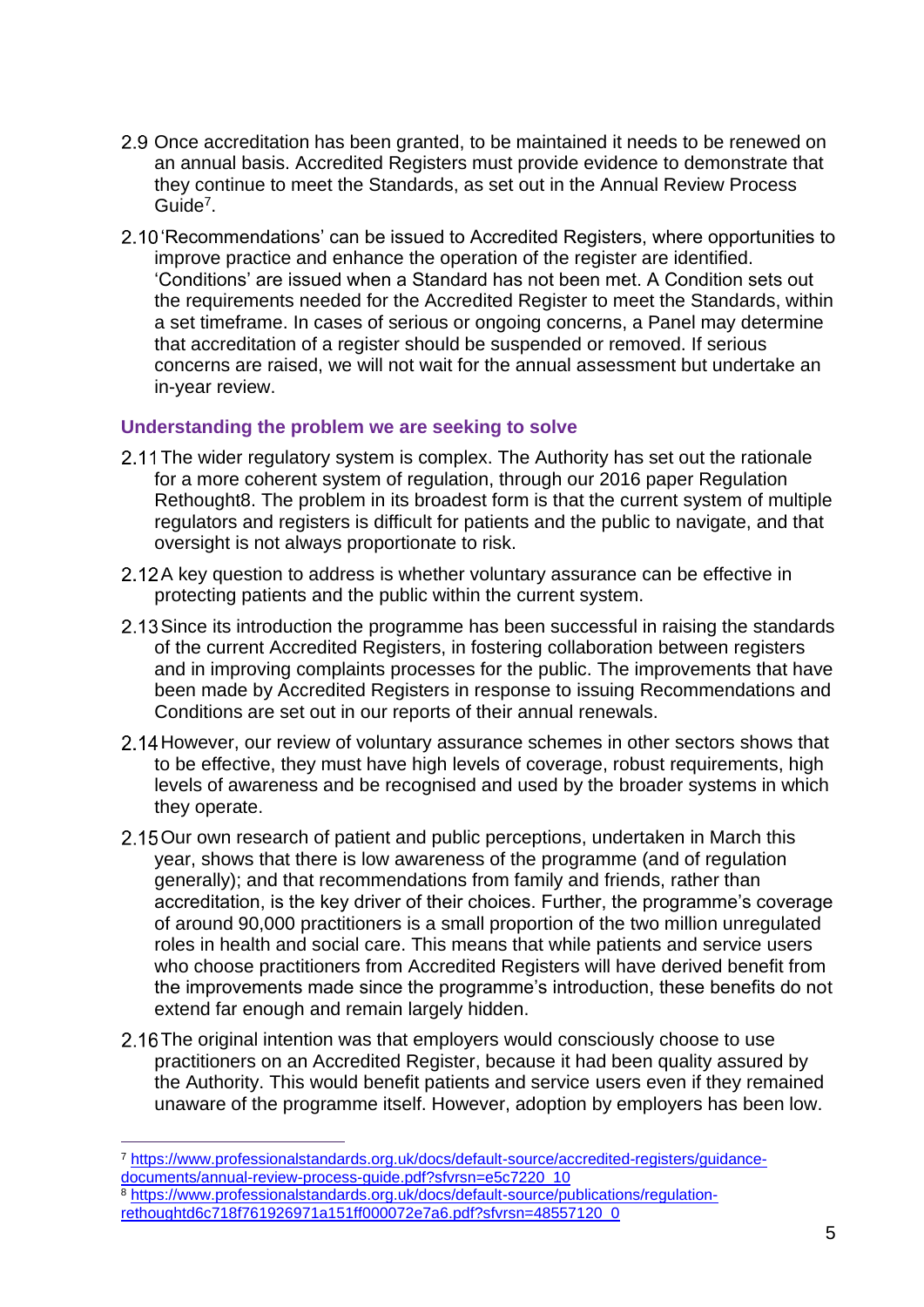The main reasons we have identified so far for this are lack of consistency across education and training standards, and accreditation not going far enough to offer assurance, particularly in occupations considered higher risk.

- 2.17 Although Accredited Registers ensure that they do not accept onto their register any practitioner who has been removed from another Accredited Register, or by any of the statutory regulators overseen by the Authority, the voluntary nature of the programme currently cannot prevent an individual from practising independently in an occupation which is not regulated by law. This can undermine confidence by employers and may fall short of what patients and the public would expect from a system of assurance.
- 2.18 The definition of health and care is broad and as a result the occupations that can fall within the scope of the programme are wide-ranging. They include practitioners carrying out invasive procedures such as clinical physiology or non-surgical cosmetics; those working in the psychological therapies such as counsellors, psychotherapists, and play therapists; hands-on therapists such as those practising in foot health and sports massage; health scientists and complementary therapists of various types including homeopaths. Although we have not yet received applications from registers of unregulated social care roles, those within England are eligible under the current legislation.
- 2.19 The Authority has to date taken the view that it is preferable to include a broad range of the occupations being used by patients and service users. It has also considered that it is not equipped to assess whether therapies practised within occupations are effective. Some people think we should not include occupations for which there is no firm evidence that they work, even if the public choose to use them. They are concerned that being accredited by the Authority lends credibility to therapies that are not evidence based. Our research earlier this year indicated mixed views amongst the public in this area.
- 2.20 Many Accredited Registers have told us that while they value accreditation, the process itself can be burdensome. The application process can be lengthy, and the paperwork involved in the cycle of annual reviews is not always proportionate to the risk. This limits our ability to invest time in activities to raise awareness, audit, and to support new registers to meet the Standards for accreditation. Many share employers' concerns that unsuitable practitioners can continue to provide services to the public even if they are no longer on an Accredited Register, and that they cannot be prevented from doing so within the current legislative remit for the programme.
- 2.21 The section below sets out a vision for the future which seeks to address these problems and ensure an effective system of voluntary assurance. However, unless there is a collective desire for these problems to be solved and a willingness across the system to work together, the Authority will not be able to deliver the changes required to achieve this.

# 3. Our vision for the future

3.1 We want to make the system of assurance for unregulated roles simpler to use; become a driving force in patient, service user and employer choices; and be proportionate to the risk of the occupations that it covers.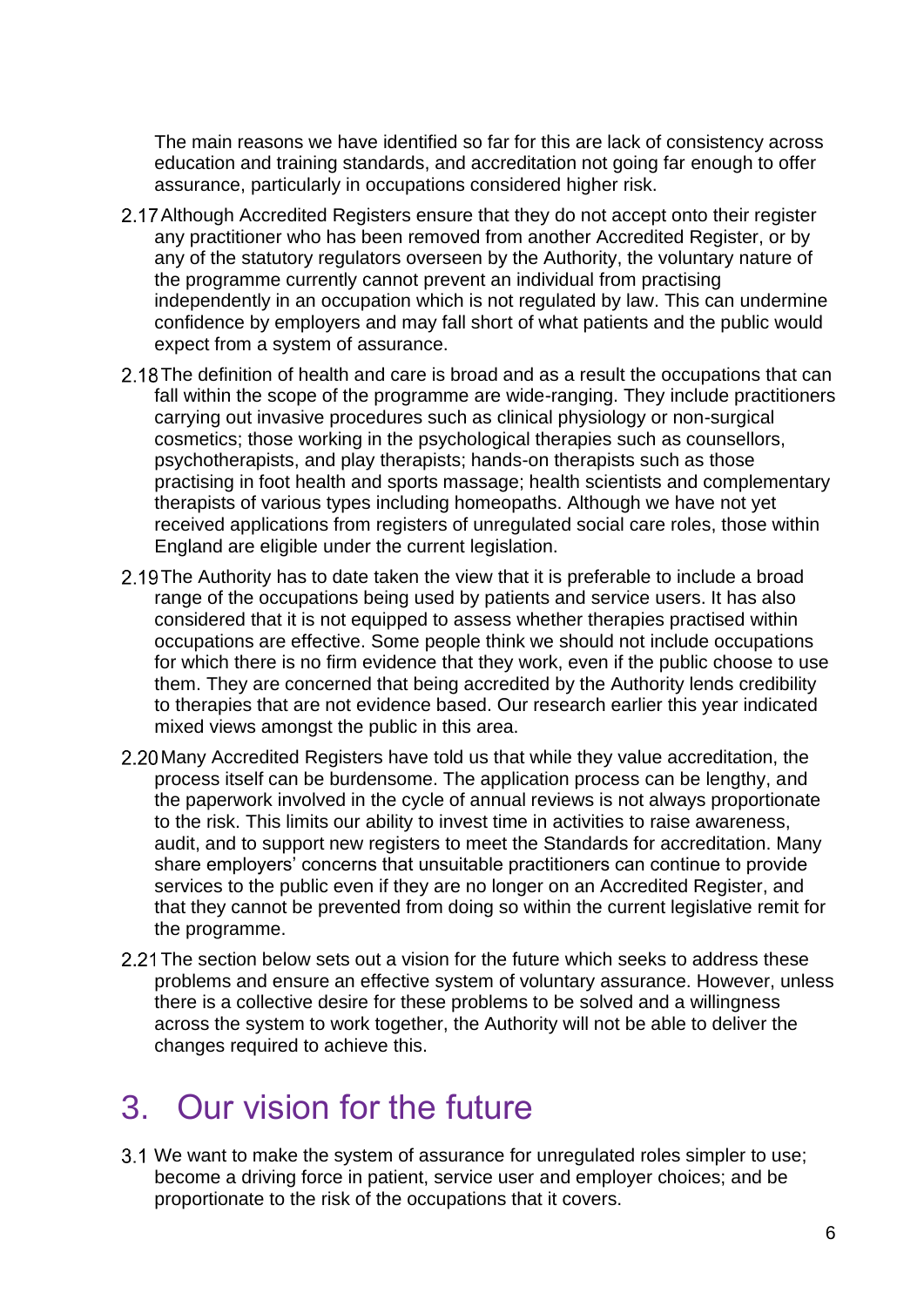- 3.2 We think that to achieve the original aims set out for it, the programme should be used to:
	- a. Support the delivery of NHS healthcare and social care workforce plans in England, NI, Scotland and Wales. This includes contributing to personalised care for patients and the Covid-19 recovery in health and social care. The pandemic has highlighted the need for greater integration of health and social care, and of the value of mental health care delivered by unregulated roles.
	- b. Become a requirement for employers using healthcare practitioners in unregulated roles in the UK, and social care in unregulated roles in England
	- c. Support innovation and be able to respond quickly to change. This is an advantage that voluntary assurance has above statutory regulation.
- 3.3 Key to the success of this will be determining the appropriate level of oversight for occupations within health and social care. The diagram below shows how the current programme sits within the broader regulatory system:



3.4 Our proposals for the future would introduce a tiered system according to risk, and mechanisms for routinely assessing the level of risk posed to the public, as set out in the diagram below:



3.5 Our review of research and stakeholder feedback so far has identified the key features for a revised system of voluntary assurance that could achieve the above: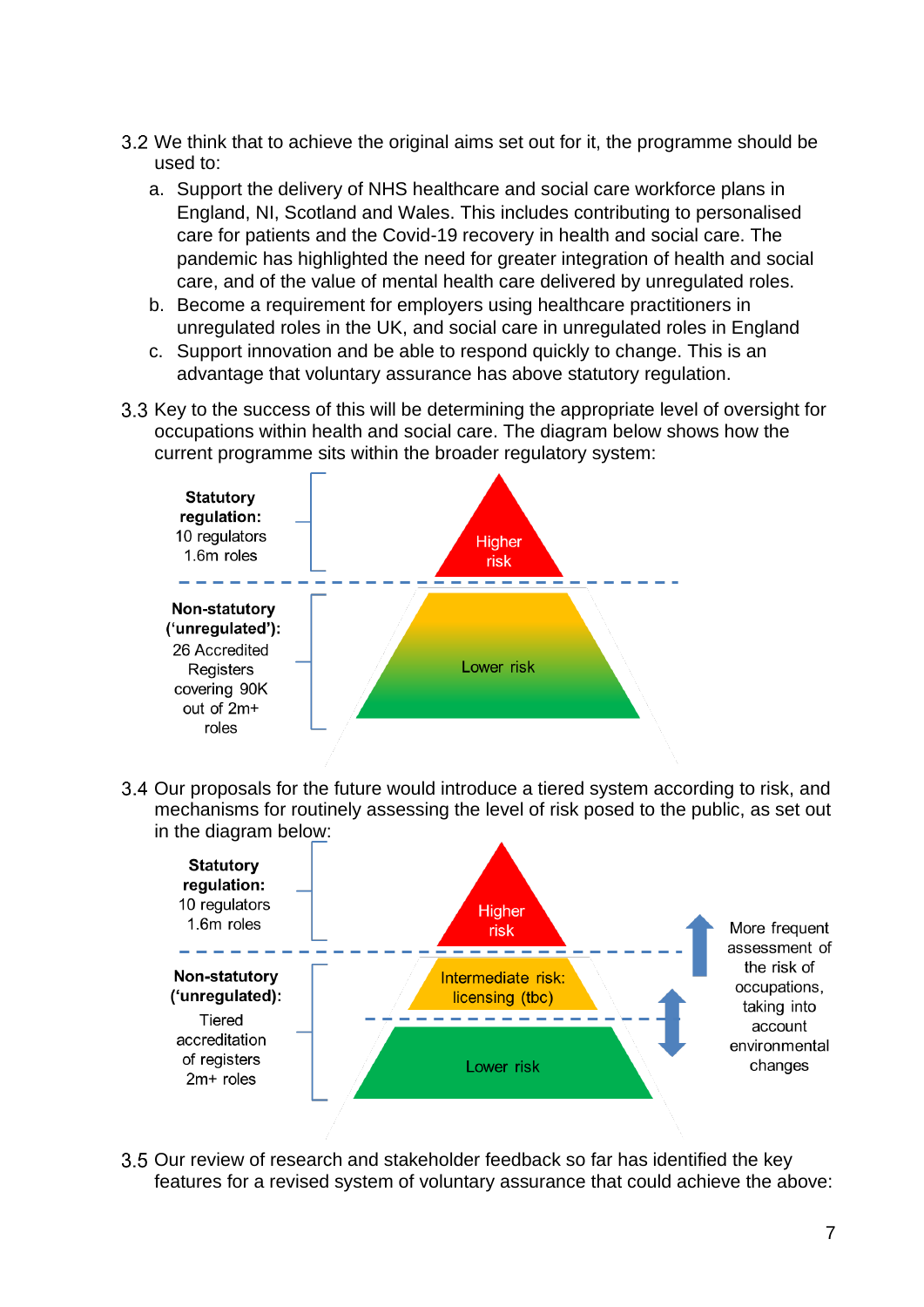- The ability to provide oversight for the new and expanding unregulated roles which have been identified as workforce priorities by setting minimum requirements for new registers for their first cycle of accreditation.
- Greater consistency of standards for individual occupations, including for education and training, so that there is less variability of competence and disciplinary outcomes.
- Greater assurances for the 'intermediate risk' occupations, such as the ability to exclude unsuitable practitioners, for example through licensing.
- 3.6 To succeed, the programme needs to gain the visible confidence and support of Government, the NHS, the social care system, employers, Accredited Registers and their registrants, and patients and the public. It requires careful preparation. For this reason, we propose a phased approach to change.
- 3.7 In 2021/22, we intend to revise the accreditation process to make it more proportionate to risk. This will include a longer assessment cycle for registers that consistently meet our Standards. We also propose to introduce new accreditation criteria, to allow us more control over which organisations and occupations are eligible to apply. We will introduce a new fees model, to achieve financial sustainability.
- 3.8 From 2022, we propose to work closely with stakeholders to identify common standards and frameworks for individual occupations. Where there are already common frameworks for education and training in development, such as for the psychotherapies and foot health, we will support this and look to encourage replication across other occupations. This will also lay the foundations for registers of occupations to potentially form 'umbrella' bodies which would allow for a simpler system for patients and the employers and greater consistency of standards for entry, complaints handling and disciplinary outcomes.
- 3.9 This means that in the future, there could be fewer organisations accredited by us – but that those organisations would be working closely with the professional bodies within the sector, whose members we anticipate would largely be eligible for registration with the umbrella body. Examples of organisations already working in this way include the Academy for Healthcare Science and the Complementary and Natural Healthcare Council.
- 3.10 In the long-term this could pave the way for a single register in the future, as envisaged in *Regulation Rethought* if Government considered that desirable*.*  Although originally envisaged as a single register for all health and social care roles, this body could provide oversight for the intermediate occupations only, or for all non-statutory registers. It could be introduced with, or without, a system of licensing. Licensing would involve the body being able to grant permits for practice. However, in keeping with our *Right-touch* approach, if we found that the introduction of other measures such as common frameworks for occupations was enough to address the potential risks to the public, then we would not introduce further regulation. A key part of the future vision is the ability to be responsive to changing environments. In parallel with these changes to Accredited Registers, if supported by Government and other stakeholders, we would develop our own mechanisms for assessing the risk of occupations.
- We recognise that this vision goes beyond that set out in *Enabling Excellence* and may require legislative change to deliver. Setting out clear steps for change will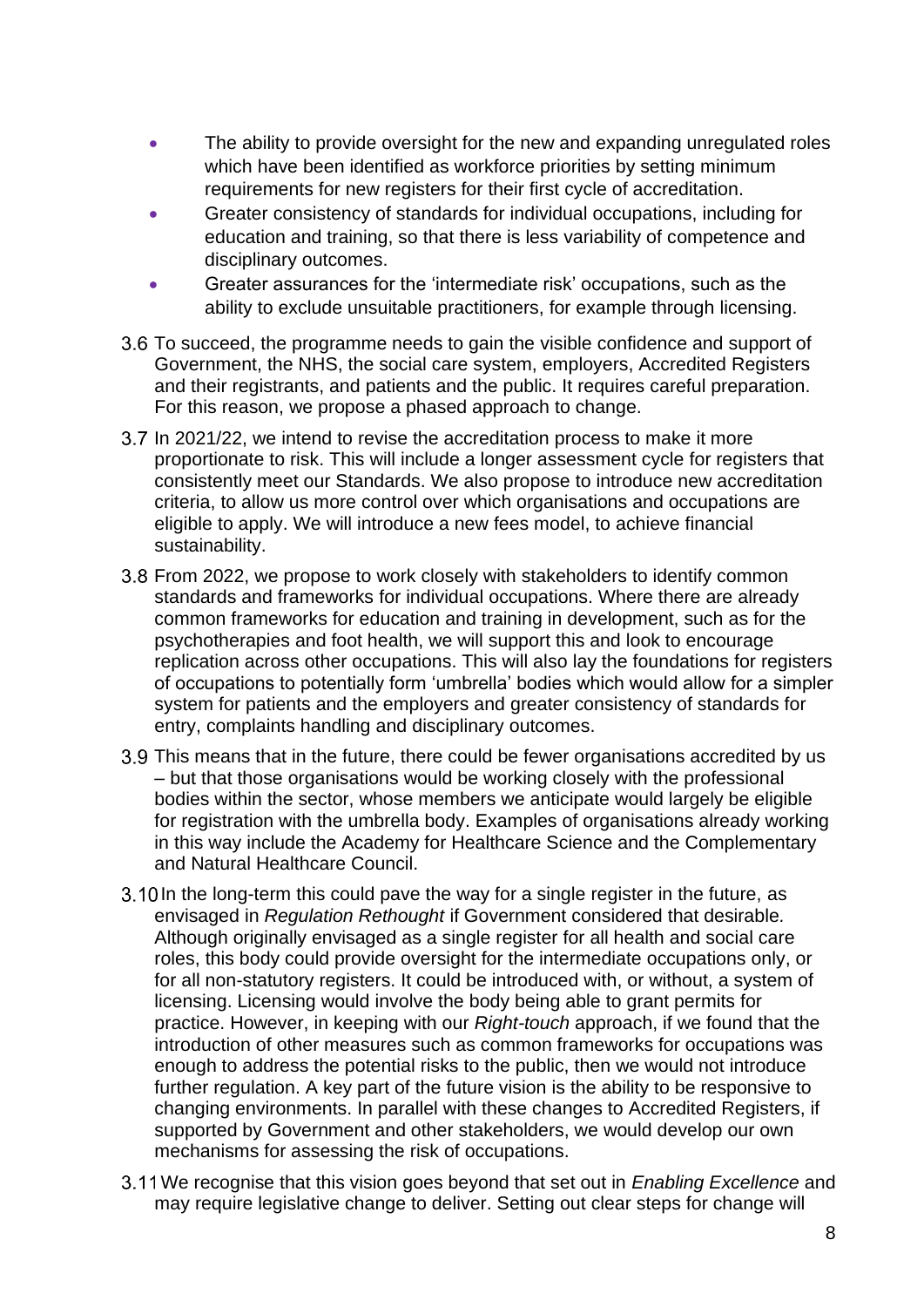make sure that while our overall aims are rooted in our *Right-touch* approach, we don't wait to make changes that will better protect patients in 2021/22.

# 4. Proposals for change and consultation questions

#### **Overall approach**

- 4.1 Research we have reviewed to date has shown that voluntary systems of assurance can be effective when they have clear requirements, are recognised and used by the wider system in which they operate and have good levels of awareness and coverage.
- Although the Accredited Registers programme has not yet achieved this, improvements to all registers accredited since its introduction indicates that it can be effective, if we are able to address the problems identified and secure employer use and recognition.
- All of the registers that have been accredited to date are of health care occupations. However, our legislation allows for us to register unregulated social care roles within England and we think this programme could be useful.
- 4.4 Our own research undertaken in March 2020 into perceptions of the programme by patients and the public indicates that recommendations from family and friends are currently the key drivers of choice and there are very low levels of awareness. However, our aim is for accreditation to be a greater factor in patient choice in the future. This is particularly important for accreditation to be effective in protecting patients and service users in the independent sector, where a significant proportion of the current Accredited Register Practitioners currently work.

*Question 1: Do you agree that a system of voluntary registration of health and social care practitioners can be effective in protecting the public?* 

#### **Proposals for change in 2021/22**

#### *Eligibility and accreditation criteria*

- 4.5 Our approach to date has been to include a wide range of healthcare occupations within the programme, on the basis that this will best protect the public who choose to use them. We have focused our Standards and assessment approach on the four functions that help protect the public: standards for registrants, registration, education and training and complaints handling. Also included are standards on governance, and information for the public.
- There are differing perspectives on how best to 'promote the interests' of users of healthcare. The NHS has a framework for making decisions about which treatments and interventions to routinely commission. Some of the treatments which patients choose outside of the NHS will fall outside of this framework. Unless a treatment is determined to be illegal, there may be no system of oversight, if the registering organisation is not accredited by the Authority.
- 4.7 However, we also recognise the risk that some treatments can be chosen as alternatives, rather than complementary to, conventional treatments. For patients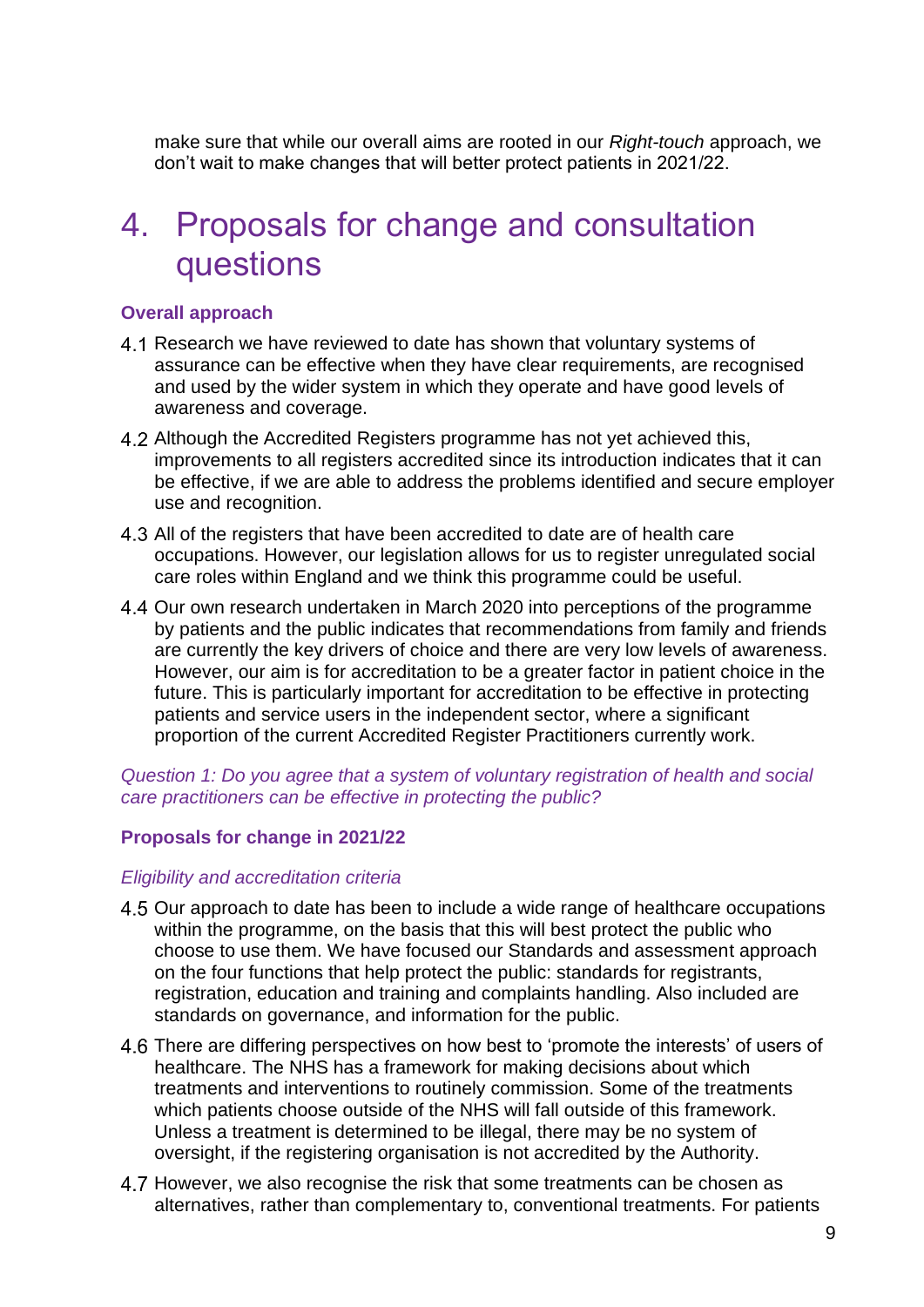whose conditions require medical supervision, this may result in harm. In cases where the public understands accreditation to mean that the Authority endorses the occupation and treatment itself, this could offer false assurance and exacerbate this risk. Our research in March this year found that those who were positive about Accredited Registers felt disappointed after learning that accreditation did not take into account efficacy of treatments. This suggests that the current approach might not go far enough to meet expectations of patients and the public.

- 4.8 To only accredit occupations where there is a recognised evidence base for the treatments provided, or which are used by the NHS, may exclude occupations that nonetheless are considered to have benefits for patients and users of social care. It may exclude new roles which have not had time to establish an evidence base. However, we believe it is important for the public to have clear information about the limitations of treatments. Our current approach therefore is to require organisations to be clear about the extent to which there is or is not evidence about effectiveness.
- 4.9 It is also important that inclusion of a register or occupation does not bring the rest of the programme into disrepute, increase the potential for harm to patients or damage public confidence in health and care. There can be a tension between the register's role in public protection, and serving professional interests, when a voluntary register is held by a professional association. We mayneed to make a clearer assessment of whether the register is putting public protection first, in the future.
- 4.10 To date, the registers we have accredited are of health care occupations. However, our legislation allows for us to register unregulated social care roles within England. This is an area in which we are keen to expand our provision.
- 4.11 To allow the Authority to have greater discretion over what is included within the scope of the programme, we could introduce criteria, for example:
	- a. The occupation or role is used or introduced within the NHS or equivalent other public or independent healthcare sector body
	- b. The occupation or role being used or introduced within the social care sector
	- c. The occupation or role is used for personalised care by patients with the support of their healthcare provider
	- d. The occupation or role is used independently by the public to support their health and wellbeing
	- e. The inclusion of the occupation or role will maintain confidence in the accreditation programme
	- f. Government and/or other public authorities support its inclusion in the programme.
	- g. The register's aims and objectives are focused primary on public protection.
- 4.12 These criteria would help the Authority to assess the benefits of the occupation or role, against the potential risks. For example, if our initial consideration of the register found that its policies and objectives were focused primarily on professional interests above public protection, we would be concerned that this could lead to policies and processes which did not adequately protect patients. This could present risks such as treatments being offered as alternatives to medical supervision for serious conditions.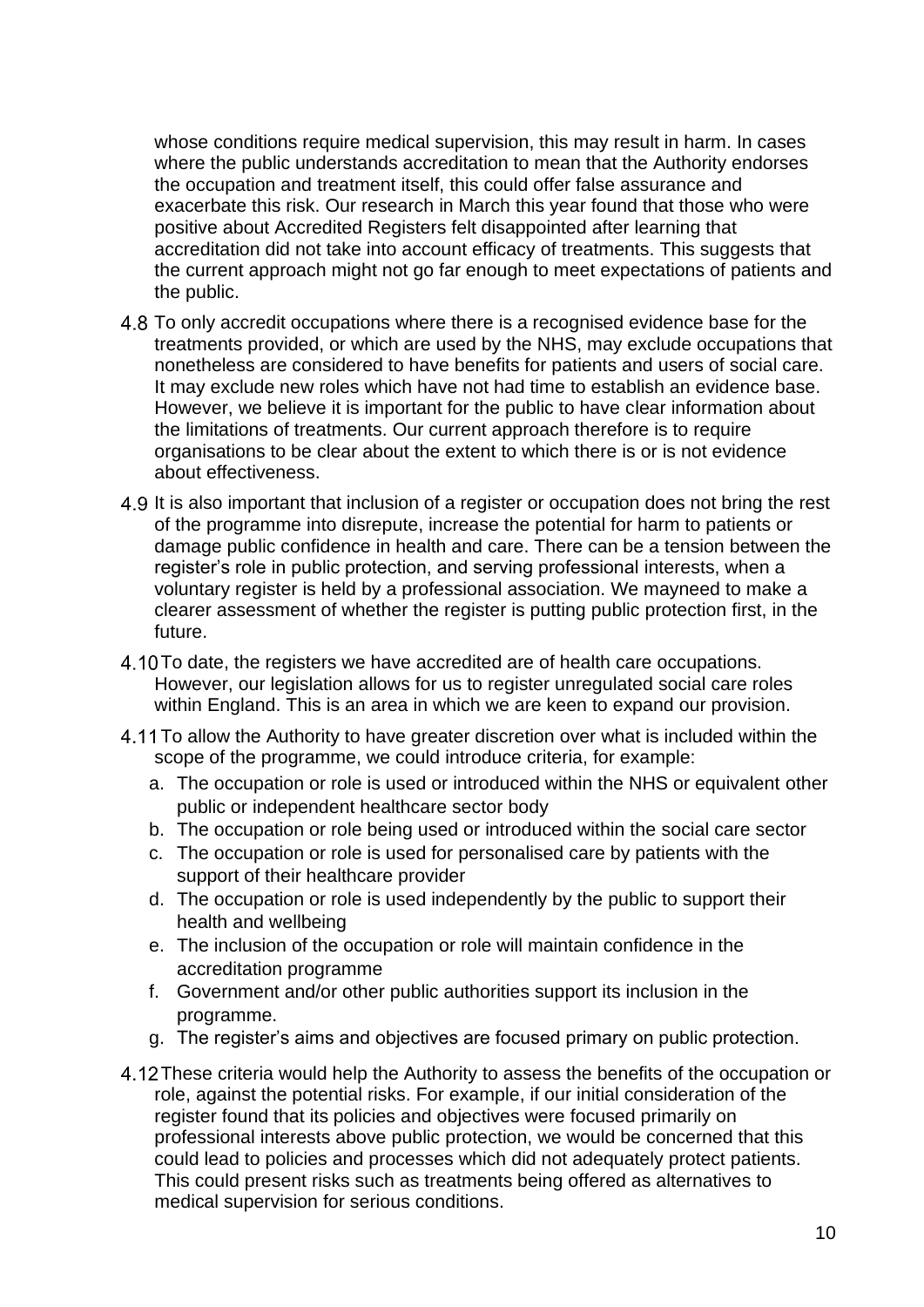*Question 2: How do you think the Authority should determine which occupations should be included within the programme? Is there anything further you would like us to consider in relation to assessing applications for new registers?*

#### *Proportionality and risk*

- 4.13 Currently, we review a register's accreditation annually. We also review the performance of the statutory regulators we oversee annually. We are proposing to change to a longer review cycle of potentially three to five years.
- 4.14 We think that considering a longer cycle for renewal of accreditation would be proportionate, and comparable with other schemes of accreditation that we considered during the initial phase of our strategic review. Registers do not usually make significant changes to their processes on an annual basis. However, we would undertake periodic checks of Accredited Registers in between full renewal assessments and increase our audit activities where necessary to ensure compliance.
- 4.15 Although assessments to date have focused on the governance and systems in place to deliver the key functions of Accredited Registers, there have been instances where it has come to our attention that Registers have not taken quick enough action to deal with non-compliance of their registrants. We believe that greater capacity to audit would enable us to provide greater assurance.
- 4.16 In addition, we have to date set the bar for the Standards at the level of good practice. Whilst we think this is appropriate, we are considering introducing 'minimum requirements' for new Accredited Registers for their first cycle of assessment. These would align to the current set of Standards but allow for improvements to be made within the first cycle of assessment. If registers did not meet the higher standards after this point, then accreditation would be removed. We think this would be more proportionate and allow for new and developing registers to demonstrate improvements from accreditation. We would introduce a fee for pre-assessments for new registers that takes into account size and number of occupations registered, the extent to which we need to consider evidence of eligibility in accordance with the new criteria. We may also charge a fee for additional audit activities if it is needed within the review cycle.

**Question 3: Do you think that moving from an annual to a longer cycle of renewal of** *accreditation, proportionate to risk, will enable the Authority to take a targeted, proportionate and agile approach to assessment? Do you think our proposals for new registers in terms of minimum requirements are reasonable?*

#### *Effectiveness of occupations*

- 4.17 The Standards for Accredited Registers<sup>9</sup> were last updated in 2016. We are not proposing to revise the whole set of Standards, although as noted above we may look in the future to include more specific requirements for education and training.
- 4.18 One area we are considering more immediate changes is in relation to the effectiveness of therapies and treatments offered by the occupations registered. One of the original design principles stated that the programme 'Would not make any judgement about the efficacy of any therapy or health or care practice.' This

<sup>9</sup> [https://www.professionalstandards.org.uk/docs/default-source/accredited-registers/standards-for](https://www.professionalstandards.org.uk/docs/default-source/accredited-registers/standards-for-accredited-registers/standards-for-accredited-registers.pdf?sfvrsn=cc2c7f20_4)[accredited-registers/standards-for-accredited-registers.pdf?sfvrsn=cc2c7f20\\_4](https://www.professionalstandards.org.uk/docs/default-source/accredited-registers/standards-for-accredited-registers/standards-for-accredited-registers.pdf?sfvrsn=cc2c7f20_4)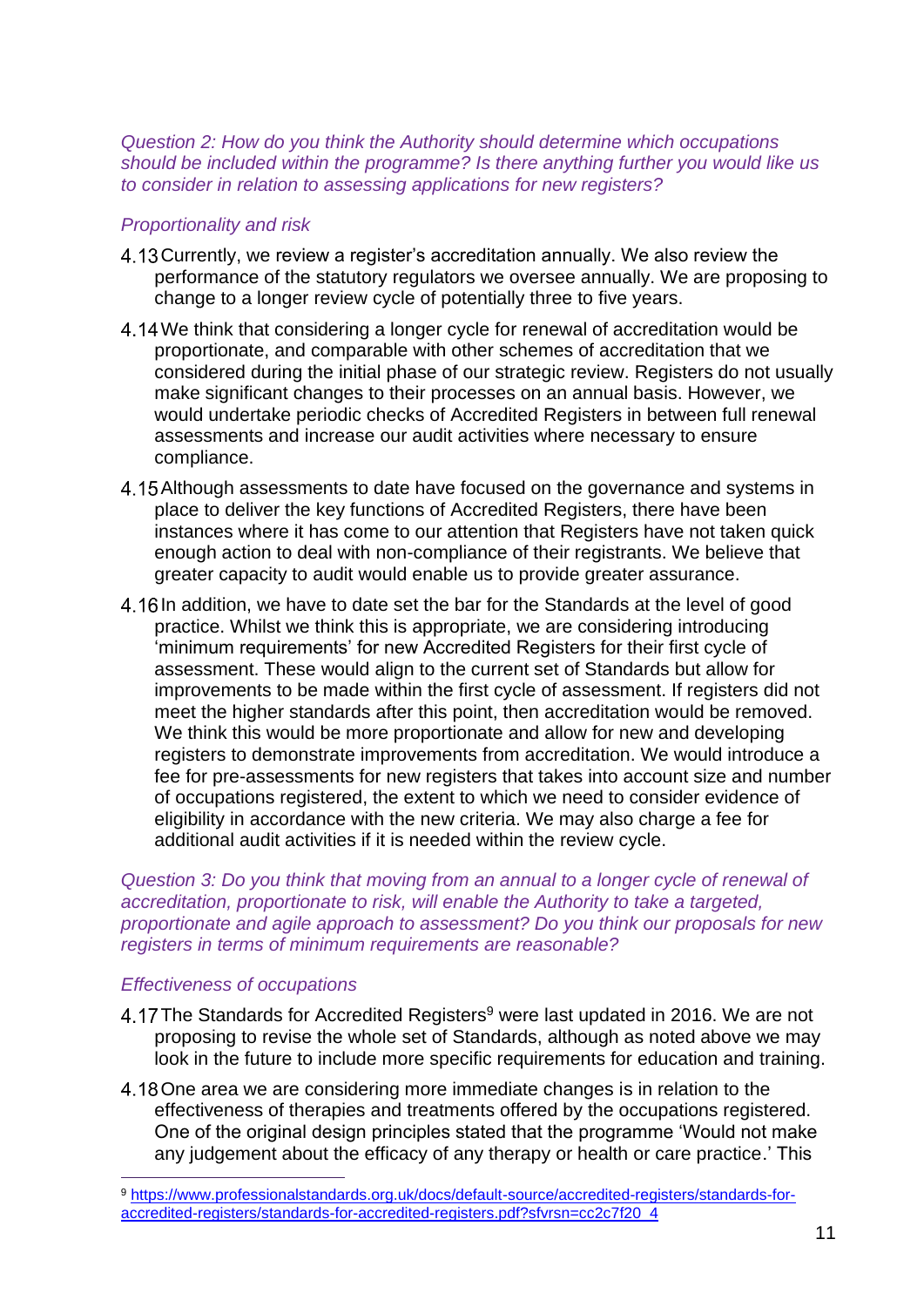was on the basis that patients and service users should be free to choose treatments that they feel are in their best interests, if they are not harmful or illegal. We also recognise the importance of personalised care within the NHS, which aims to empower patients to make decisions about their treatment, in partnership with their healthcare provider.

- 4.19 However, the Authority has been criticised for accrediting registering bodies of treatments that are not offered by the NHS, and for which there is little evidence base. Some have expressed concern that accreditation of the registering body by the Authority may confer that the treatment is effective.
- 4.20 This means we need to think about how to ensure accreditation gives confidence in practitioners. The key issues for us to consider are:
	- What accreditation means is clear to the public, and whether it confers an endorsement of the effectiveness of the therapy.
	- Whether it is our role to require evidence of the efficacy of treatments
- 4.21 Our role in monitoring and enforcing compliance of registrants so that they only work within their defined scope of practice.
- 4.22 The Standards which are relevant to these issues are:
	- *Standard 6 - The organisation demonstrates that there is a defined knowledge base underpinning the health and social care occupations covered by its register or, alternatively, how it is actively developing one. The organisation makes the defined knowledge base or its development explicit to the public.*
	- *Standard 8b – The organisation bases its standards of competence upon its defined body of knowledge.*

#### *Question 4 - Has accreditation been interpreted as implying endorsement of the occupations it registers? Is this problematic? If so, how might this be mitigated for the future?*

#### *Evidence base*

4.23 We will consider the feedback from Question 4 above, in our approach to efficacy in the future. There are three broad options for addressing these issues currently under consideration:

#### **Option 1 – knowledge base**

- 4.24 Under this option we would maintain our current requirement at set out under Standard 6 for a defined knowledge base.
- 4.25 By 'knowledge base', we mean a collection of information that supports an understanding of what an occupation does, and how it should be used. Unlike 'evidence base', it does not seek to answer definitive questions such as effectiveness. Rather, it is the body of knowledge that the Accredited Register has drawn on to develop its own standards and requirements for registrants.
- 4.26 We could also consider further strengthening this requirement by:
	- a. Setting a time limit for the Accredited Register to have developed a defined knowledge base, or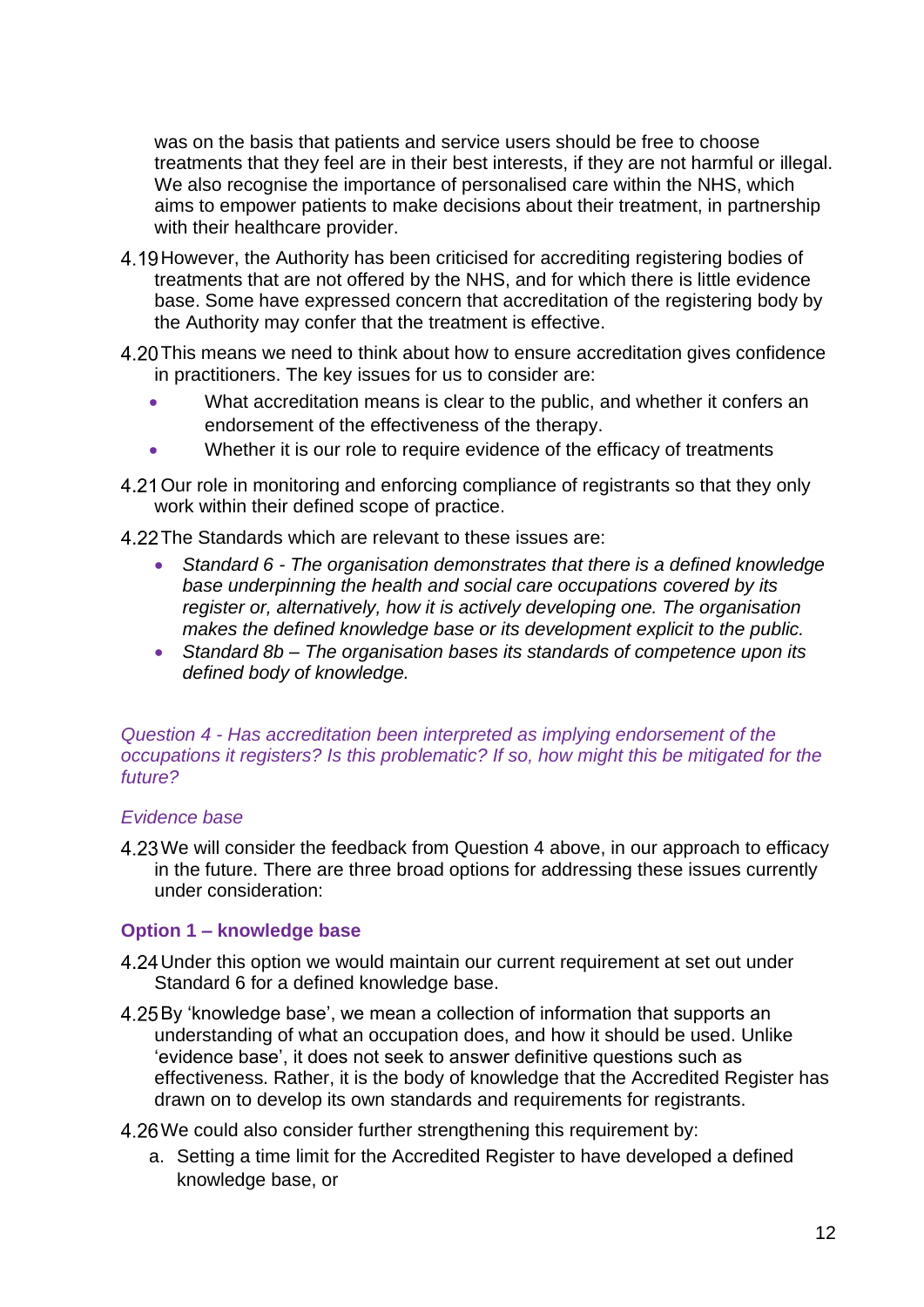- b. Requiring a defined knowledge base, rather than the development of one, to meet the Standard.
- c. Setting our clearer requirements for what is 'recognised' knowledge, such as peer-reviewed research papers.

### **Option 2 – evidence base**

- 4.27 This option would involve greater requirements for Accredited Registers to set out the evidence base for occupations they register.
- We recognise that perspectives on evidence base evolve, and that it is not the role of the Authority to determine which treatments should or should not be chosen by patients and the public. Within this option we would determine that where there is only very weak evidence, it would not be in the best interests of patients and service users for the registering body to be accredited as this may imply effectiveness.
- 4.29 An example of the type of evidence framework we might use, with strongest first:
	- Systematic review or meta-analysis of randomised controlled trials
	- At least one randomised controlled trial
	- At least one well-designed and controlled study without randomisation
	- At least one well-designed quasi-experimental study, such as a cohort study
	- Well-designed non-experiential descriptive studies, such as comparative studies, correlation studies, case-controlled studies and case series
	- Expert committee reports, opinions and/or clinical experience of respected authorities
- 4.30 We would require Accredited Registers to demonstrate the evidence base for registered occupations, and to advise us on any changes through the assessment of renewal. We may also set up an external Advisory Group to make recommendations on decisions.

# **Option 3 – External proxies**

- Under this option, we would seek to use external decisions on effectiveness of treatments as the basis for what is included within the scope of the programme. Examples of how we could achieve this are:
	- Aligning with NHS and social care commissioning frameworks
	- Reference to external expertise such as NICE and its equivalents for Northern Ireland, Scotland and Wales.
- This approach would need to recognise that advice on individual occupations and treatments can vary significantly across the UK. There are differences in which treatments are available to patients depending on country, and region within England. For example, many treatments not widely available through the NHS, such as homeopathy, are legal.

*Question 5: Do you think the Authority should take account of evidence of effectiveness of occupations in its accreditation decisions, and if so, what is the best way to achieve this?*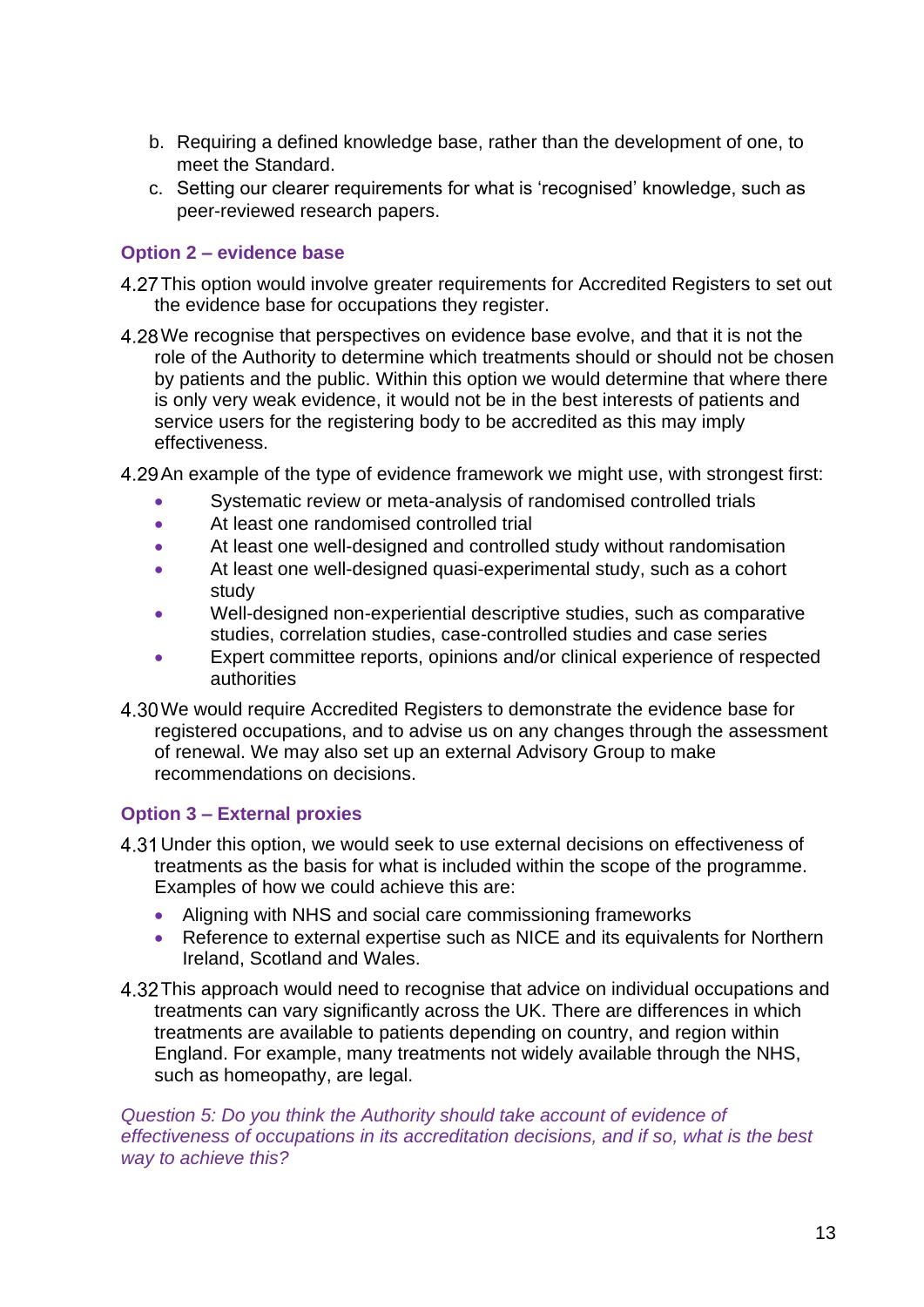# *Funding model*

- 4.33 Currently, the Authority charges a flat fee of approximately £13,800 for applications for accreditation. It charges a flat fee of approximately £10,500 plus 10p per registrant for annual renewals. This means that all Accredited Registers, regardless of size and ranging from the current registrant bases of 100 to 34,000 pay within a small range of each other. The fees we charge go towards our operating costs, but do not cover them.
- We are seeing an increasing tendency for registers to merge or to join an existing register. We believe that it is a positive development but under the current fee model it reduces our income. The current funding model also does not allow for the range in the size of Accredited Registers in terms of membership, or complexity in terms of the number of occupations registered.
- 4.35 To future-proof the financial viability of the programme, we propose to change our funding model to a per-registrant fee, in line with the fees paid to us by statutory regulators. Assuming the current number of total practitioners, and maintaining our operating costs as now, the cost per registrant would be approximately £6 per year.

#### *Question 6: Do you think that changing the funding model to a 'per-registrant' fee is reasonable? Are there any other models you would like us to consider?*

# **Proposals for the future**

- 4.36 Our vision for the future is for a simpler system for patients, the public and employers to navigate. Oversight should be proportionate to the risk of occupations.
- 4.37 Our proposals for the future are aimed at achieving:
	- The ability to provide oversight for the new and expanding unregulated roles which have been identified as workforce priorities.
	- Greater consistency of control of entry to registers within an occupation including consistent education and training standards.
	- The ability to exclude unsuitable practitioners from high risk occupations
	- A summary of the main changes proposed for the future are outlined below.

#### *Stratification of occupations according to risk*

- 4.38 There is significant variation in the risk to the public from the different occupations included within the current scope of the programme. A 'one size fits all' approach means that the same assurances are in place for more invasive occupations.
- We propose to develop criteria for different 'tiers' of occupations within nonstatutory regulation, according to risk to patients and the public, as the first step towards a more coherent system. This could include criteria for identifying when an occupation should undergo an in-depth assessment of whether it poses high enough risk to warrant a recommendation to the Government for consideration of statutory regulation.
- 4.40 Introducing greater stratification of risk in this way would allow us to identify which occupations should be prioritised for greater assurance mechanisms, such as licensing and consistency of standards for education and training.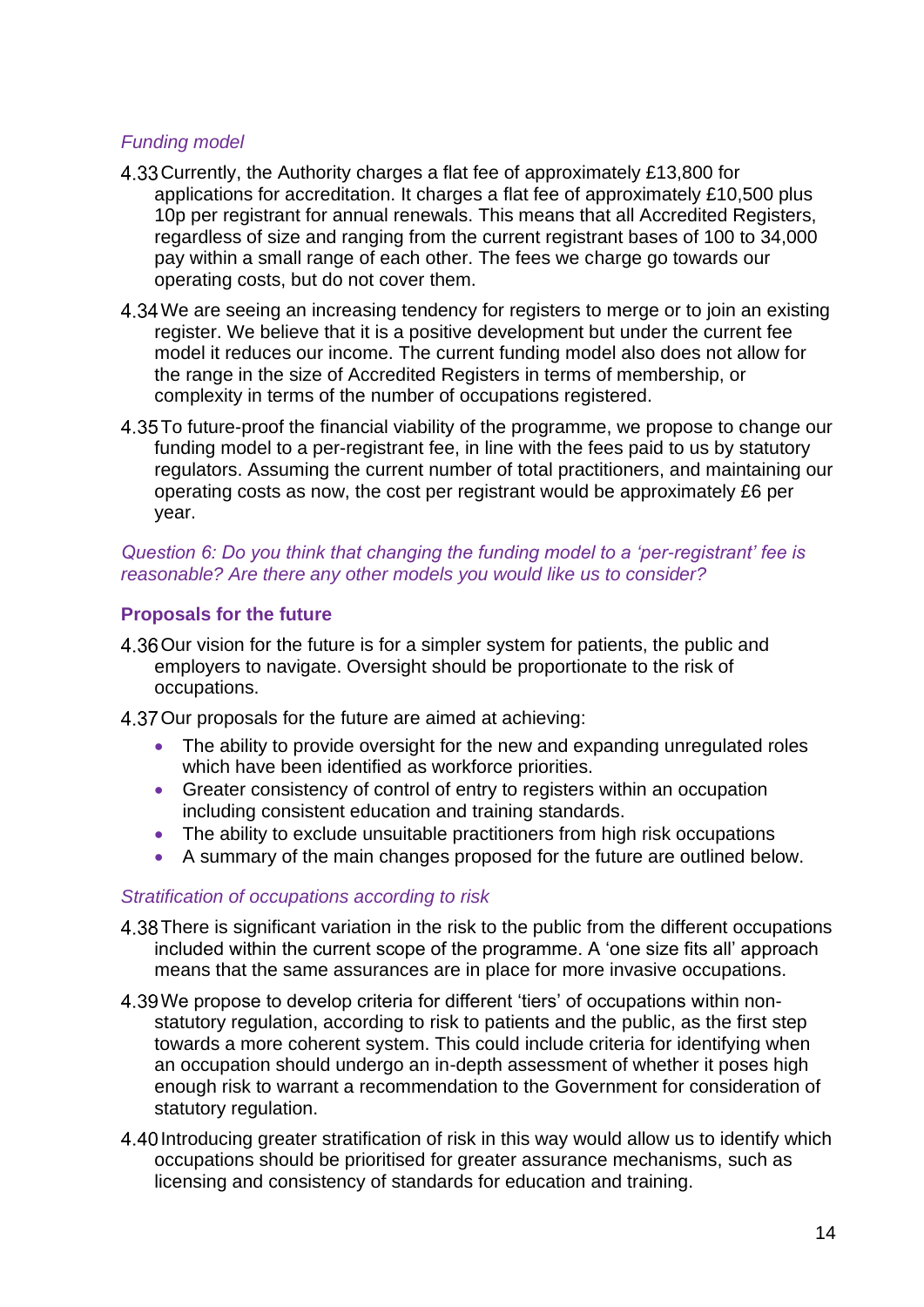### *Consistency of standards for education and training*

- The original design principles for the programme included that it 'should not set the education and training requirements for entry onto a register.' However, education and training are often the key mechanisms used by registering bodies for determining eligibility of potential registrants. Differing approaches across these bodies means that there is no common threshold for competence, even within the same occupation. It also means the skills and knowledge of practitioners within the same occupation can vary significantly depending on which body they are registered with. This can lead to a lack of clarity for patients and service users.
- 4.42 The development of common standards within the NHS for some non-statutory roles, and between some of the current Accredited Registers, shows that consistency in education and training is valued. It provides clarity and certainty for employers and allows practitioners to transition between jobs and locations. There is also a risk that requiring a common standard may stifle innovation and reduce patient choice. This could be mitigated by having clear entry points to the occupation aligned to a career pathway.
- We can see benefits of greater consistency and that the Authority could play a greater role in helping to shape standards. Whilst the Authority will not be best placed to set the specific standards for an occupation, we would want to work with Accredited Registers and other stakeholders towards this goal. We would start with occupations where common education and training standards are already a stated goal, either by the profession itself or as part of NHS workforce strategies. Working with others, we would seek to support the development of and ultimately endorse common frameworks, adopting them into our Standards for Accredited Registers.
- 4.44 This would be a step-change for registering bodies and their practitioners but is one we think is needed to promote the interests of patients and service users by creating a clearer system to navigate and ensuring greater consistency of the competence and safety of practitioners. It would also pave the way for the simplification of the system, with potentially fewer organisations accredited by the Authority.

#### *Shaping simplicity within the system*

- Common standards for education and training for individual occupations would allow common frameworks to be introduced. This would in turn allow for registers to join as single entities, and to function as 'umbrella' registers. This would achieve greater simplicity, and clearer requirements which should give employers greater confidence and help protect patients and members of the public choosing these services.
- 4.46 This could ultimately lead to the creation of a single register for non-statutory roles, as envisaged in Re-thinking Regulation. However, we recognise that this would be a significant shift and may require legislative change to achieve. For this reason, we are planning a phased approach, in partnership with Government, the NHS, social care and independent sector to our proposals and in keeping with our own Right-touch principles, to only make changes that are proportionate and necessary to address the risks.
- 4.47 The diagram below sets out the key stages in this approach.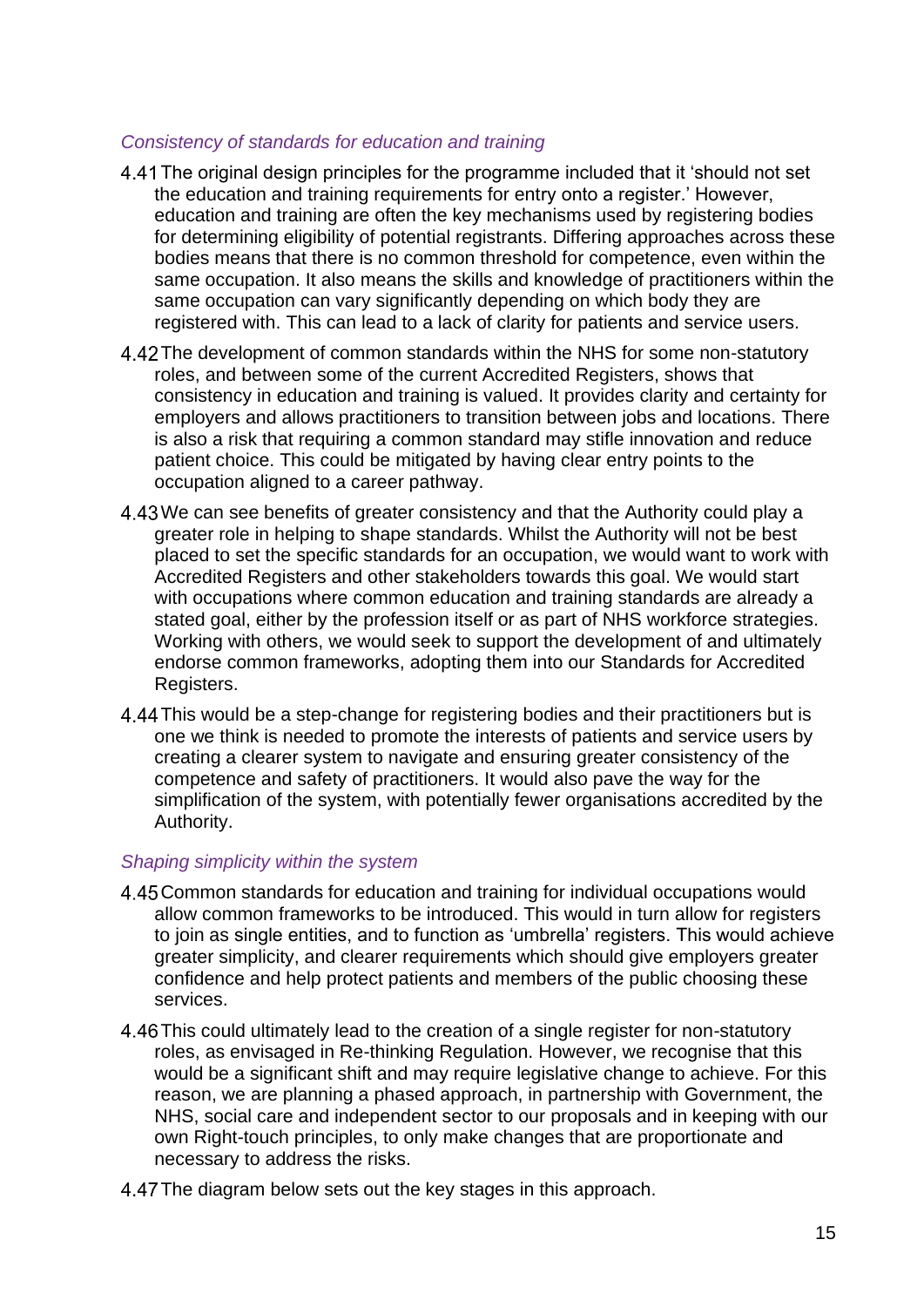

*Question 7: Do you think that our proposals for the future vision would allow greater use and recognition of the programme by patients, the public, and employers? Are there any further changes you would like us to consider?* 

### **Safeguarding and public protection**

- 4.48 In parallel to the changes for 2021/22 and longer term, we will continue to explore opportunities for greater access to safeguarding checks for Accredited Registers.
- The previous Government's 2011 Command Paper *Enabling Excellence* stated that 'We will also ensure that any voluntary registration systems accredited by [the Authority] make appropriate links to the wider regulatory system and include appropriate policies on professional indemnity and safeguarding, including, where appropriate, procedures for making referrals to the Independent Safeguarding Authority (ISA) or Disclosure Scotland, where individuals are considered to pose a risk to the public.'
- 4.50 However, currently the Accredited Registers are not fully included in safeguarding legislation. For example, they are unable to access information about whether an individual has any relevant spent convictions, e.g. for violence or sexual misconduct, when making decisions about whether to allow an individual to join the register which makes it harder for them to ensure that their registrants do not pose a risk to the public.
- 4.51 The Authority has called for the Rehabilitation of Offenders Act 1976 and the Safeguarding Vulnerable Groups Act 2006 to be changed to enable registers accredited under the programme to be listed as 'register holders' and therefore to access the relevant information to assist when making decisions on whether to allow an individual to join the register. This legislation is owned by multiple governmental departments including the Home Office and the Ministry of Justice.
- 4.52 Our discussions with Government to date have indicated that to move forward, there must be clarity on the status of Accredited Register practitioners. This would require extending the legal definition of 'healthcare' to those included within the scope of the programme.
- 4.53 The Covid-19 pandemic has further highlighted the lack of clarity about the legal classification of Accredited Register practitioners. Covid-19 guidance and regulations across the UK did not refer specifically to Accredited Registers. The group was generally described as providing 'close contact' and 'personal care' services. At times, this created confusion about whether activities undertaken for health purposes, such as sports massage, could take place.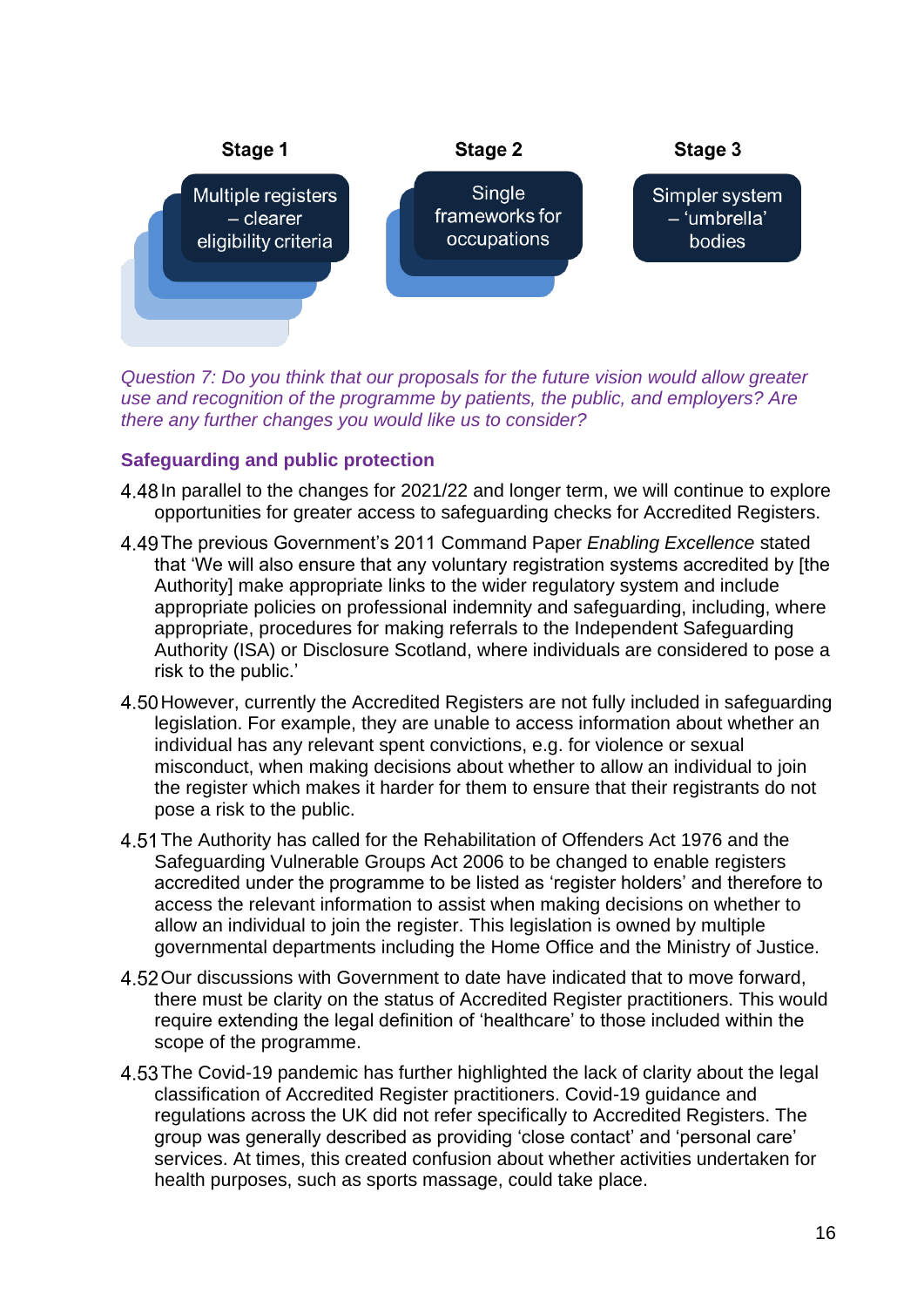- 4.54 Lack of clarity of status of practitioners, and lack of access to safeguarding information, means that patients and the public may be put at risk. Given the importance of the mental health and other services provided by non-statutory roles, greater assurances of practitioners would also allow them to make a greater contribution to workforce shortages.
- 4.55 We propose that the Authority should explore, with the support of the Department for Health and Social Care, how to achieve greater clarity of the status of Accredited Register practitioners. We recognise that the variety of occupations covered by the Accredited Registers programme can present a challenge in classifying as a homogenous group for legal purposes. If this remains the key barrier, we will explore whether certain occupations that present higher risk should be designated as a separate tier. We will advocate for the legislative changes required to recognise this group.

#### *Question 8: Do you agree that to protect the public, the Accredited Registers should be allowed to access information about relevant spent convictions?*

### **Impact assessment of the proposals**

- 4.56 We are keen to ensure that we understand any impact or burden that our proposals are likely to create so that we can consider any changes that may be appropriate.
- 4.57 Potential impacts we have identified so far include:
	- Greater assurance in areas of most patient need, through greater alignment to NHS requirements. This could have a beneficial impact on disadvantaged groups. Modifications to the programme so that it has greater application within person-centred approaches could therefore have a positive impact on disadvantaged groups by contributing to greater health literacy.
	- Reduced assurance of occupations or registers which do not meet revised criteria or Standard 6. This could lead to reduced standards of practice for some registers, and consequently patients and members of the public who continue to choose their services. However, this is likely to be an indirect consequence of changes to the programme since our own research shows that it is generally recommendations from friends and family, rather than accreditation, which currently drives patient choice.
	- Adverse impact on registrants whose registers don't meet new criteria due to introducing clearer hierarchies of practice. This could lead to loss of income and/or employment prospects. This could disproportionately affect some groups who practice or seek treatment from these activities. We will seek to improve our understanding of the characteristics of this group during consultation and desk-based research.
	- Greater exercise of control through accreditation criteria and/or the Standards could help reduce risk of harm to patients and members of the public where there is greater awareness of accreditation, through a clearer distinction of expectations from accredited, and non-accredited registers.
	- Potential for fees to be passed on to registrants, however as this is envisaged to be approximately £6 per year, we think it is likely to be affordable by the vast majority. We will consider a phrased approach to the introduction.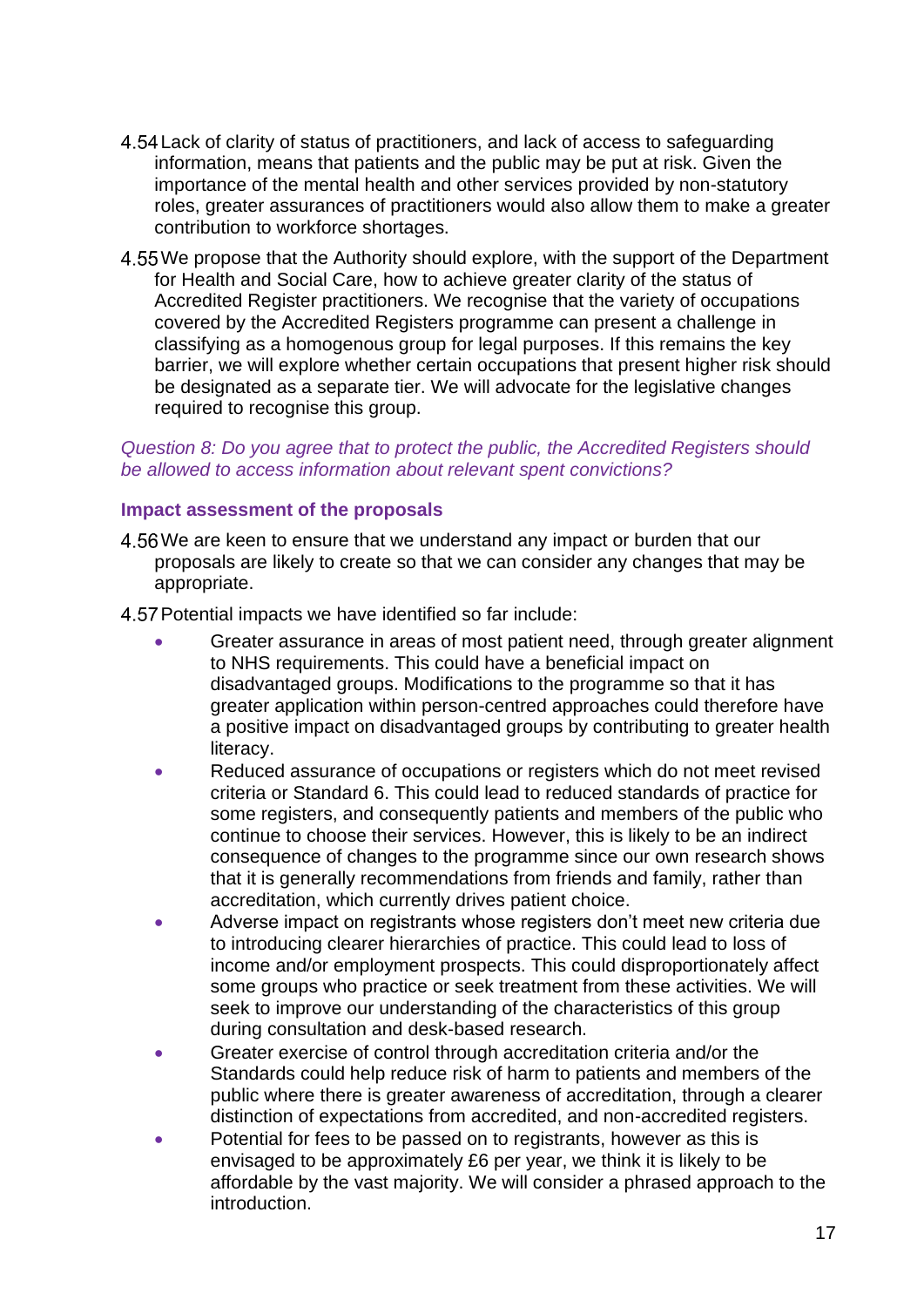- 4.58 We consider that the impact of any changes can be more accurately assessed once any revised operational processes have been developed but remain mindful of the potential impact of any changes we explore throughout this review process. We seek initial views from those affected, and particularly the Accredited Registers and patients and service users, of the likely impact of the changes to the process that we have outlined here.
- 4.59 In all stages of our review, we will consider whether there are significant equality implications, either positive or negative, for our stakeholders. We have not identified any significant negative equality or diversity implications from our proposals and expect there to be a positive benefit for patients, service-users and the public by the changes proposed.
- 4.60 We would, however, welcome any feedback to ensure we consider all relevant issues. We would welcome any comments about the impact that these proposals will have.

*Question 9: Are there any aspects of these proposals that you feel could result in differential treatment of, or impact on, groups or individuals with characteristics protected by the Equality Act 2010?:*

- Age
- Gender reassignment
- **Ethnicity**
- Disability
- Pregnancy and maternity
- Race
- Religion or belief
- Sex
- Sexual orientation
- Other (please specify)
- 4.61 If yes to any of the above, please explain why and what could be done to change this.
- 4.62 To help us understand who is interested in the programme and is responding to our consultation, it would be helpful to find out more about you. If you would prefer not to add your name, you could tell us, for example, your area of work or interest or the type of organisation you work for (for example 'I work for an accredited register' or 'I am registered with an accredited register'):

*Question 10. Your name and/or the name of your organisation.*

*Question 11: How would you describe your organisation (or your own role if more relevant)?*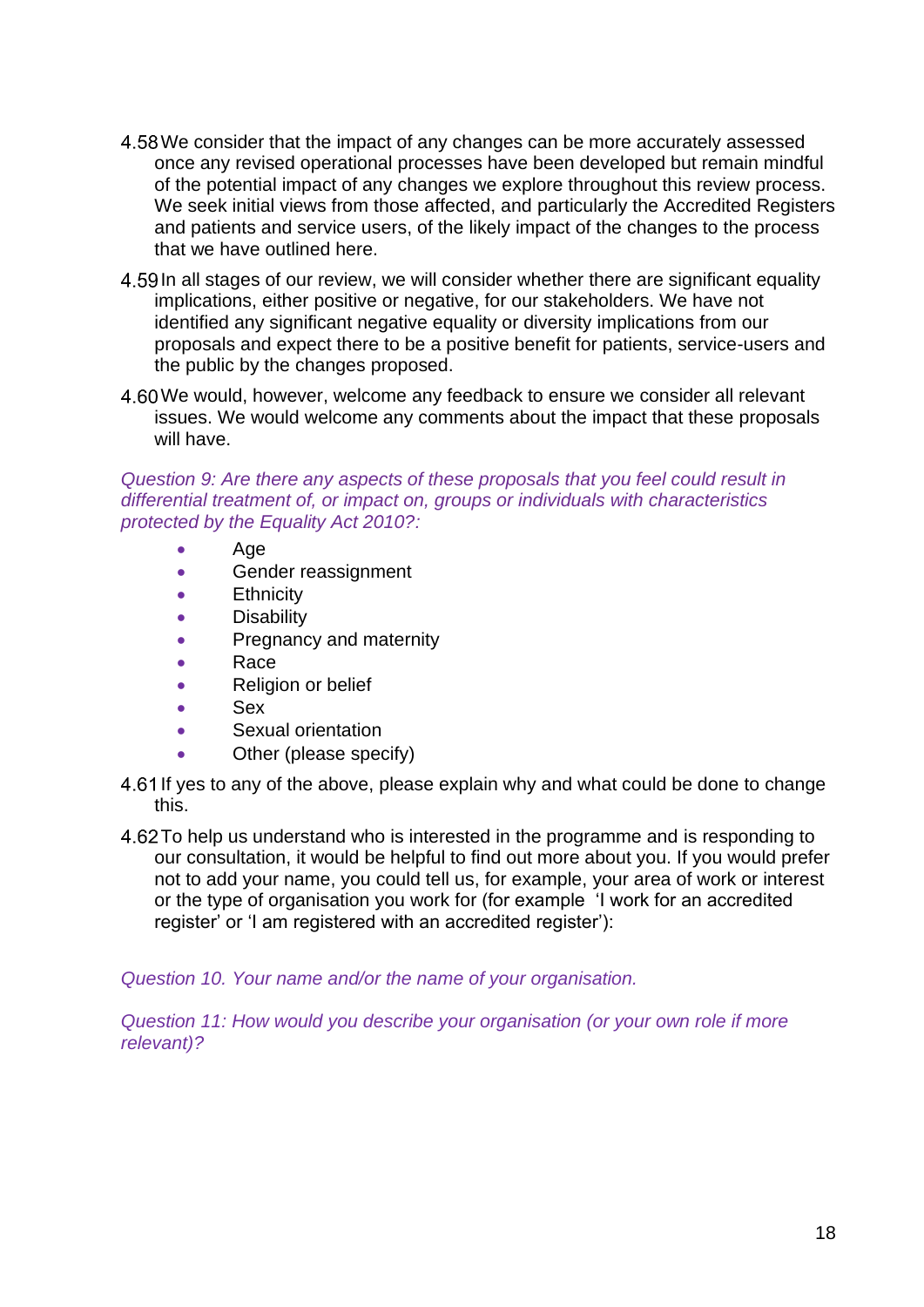# 5. Summary of questions and how to respond

#### **Summary of questions**

Question 1: Do you agree that a system of voluntary registration of health and social care practitioners can be effective in protecting the public?

Question 2: How do you think the Authority should determine which occupations should be included within the scope of the programme? Is there anything further you would like us to consider in relation to assessing applications for new registers?

Question 3: Do you think that moving from an annual to a longer cycle of renewal of accreditation, proportionate to risk, will enable the Authority to take a targeted, proportionate and agile approach to assessment? Do you think our proposals for new registers in terms of minimum requirements are reasonable?

Question 4: Do you think accreditation has been interpreted as implying endorsement of the occupations it registers? Is this problematic? If so, how might this be mitigated for the future?

Question 5: Do you think the Authority should take account of evidence of effectiveness of occupations in its accreditation decisions, and if so, what is the best way to achieve this?

Question 6: Do you think that changing the funding model to a 'per-registrant' fee is reasonable? Are there any other models you would like us to consider?

Question 7: Do you think that our proposals for the future vision would achieve greater use and recognition of the programme by patients, the public, and employers? Are there any further changes you would like us to consider?

Question 8: Do you agree that to protect the public, the Accredited Registers should be allowed to access information about relevant spent convictions?

Question 9: Are there any aspects of these proposals that you feel could result in differential treatment of, or impact on, groups or individuals with characteristics protected by the Equality Act 2010?

*Question 10. Your name and/or the name of your organisation.*

*Question 11: How would you describe your organisation (or your own role if more relevant)?*

#### **How to respond**

5.1 You can respond to this consultation paper by completing the Word document available [here](https://www.professionalstandards.org.uk/docs/default-source/publications/consultation-response/our-consultation/2020-accredited-registers-consultation/consultation-on-the-future-shape-of-ar-programme-question-and-answersheet.docx?sfvrsn=4c067620_3) and submitting it by email to:

ARconsultation@professionalstandards.org.uk.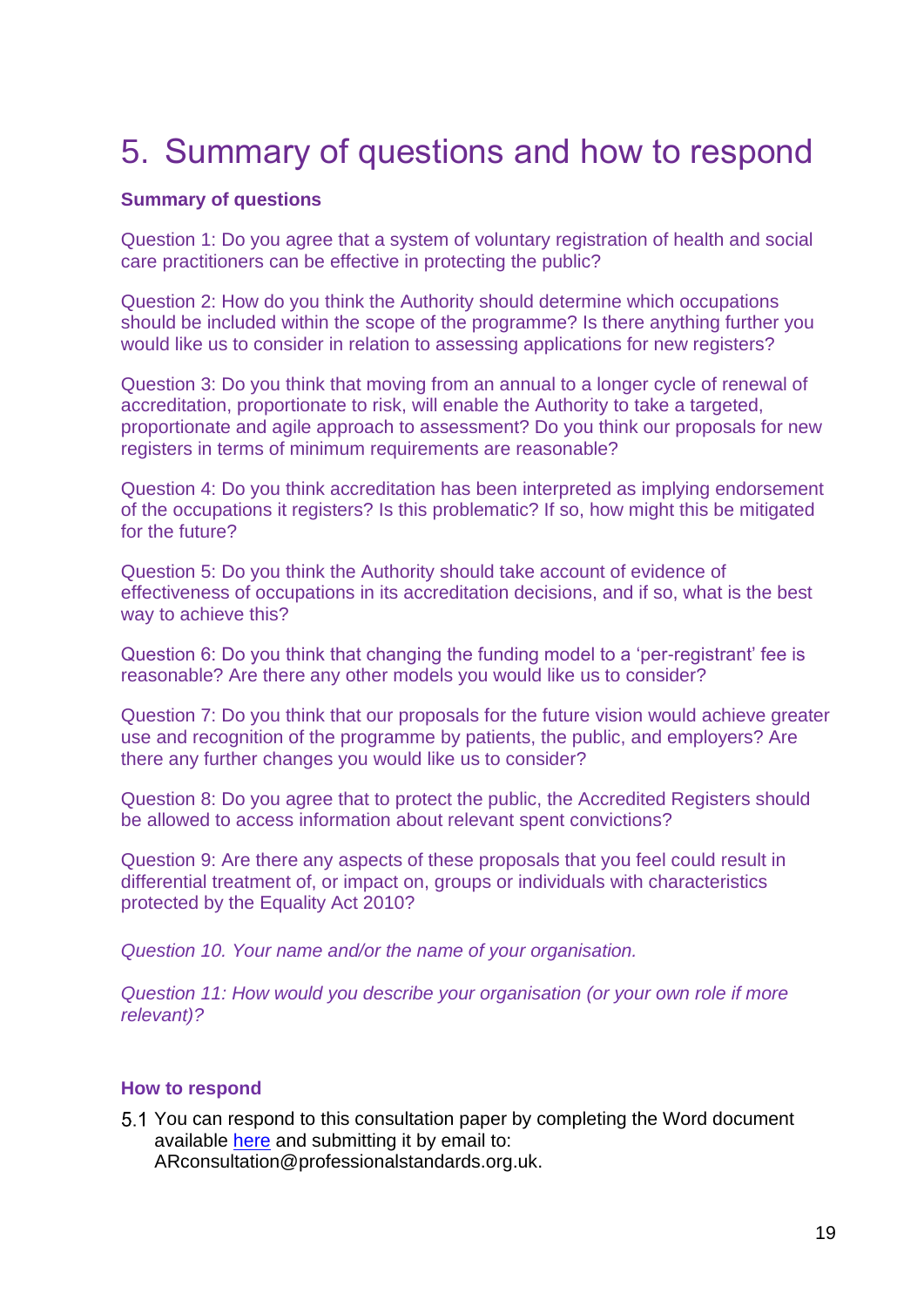5.2 Due to the pandemic, we strongly urge responses by email. If this is not possible, our postal address is:

Professional Standards Authority 157-197 Buckingham Palace Road London SW1W 9SP

- If you have any queries, or require an accessible version of this document, please contact us on 020 7389 8030 or by email at [accreditationteam@professionalstandards.org.uk.](mailto:accreditationteam@professionalstandards.org.uk)
- Please return your response to us by **18 February 2021**.

# 6. Confidentiality of information

- We will manage the information you provide in response to this discussion paper in accordance with our information security policies which can be found on our website [\(www.professionalstandards.org.uk\)](http://www.professionalstandards.org.uk/).
- 6.2 Any information we receive, including personal information, may be published or disclosed in accordance with the access to information regimes (primarily the Freedom of Information Act 2000 (FOIA) the Data Protection Act 1998 (DPA) and the Environmental Information Regulations 2004).
- 6.3 If you want the information that you provide to be treated as confidential, please be aware that, under the FOIA, there is a statutory Code of Practice with which public authorities must comply and which deals, amongst other things, with obligations of confidence. In view of this, it would be helpful if you could explain to us why you regard the information you have provided as confidential.
- 6.4 If we receive a request for disclosure of the information, we will take full account of your explanation, but we cannot give an assurance that confidentiality will be maintained in all circumstances. An automatic confidentiality disclaimer generated by your IT system will not, of itself, be regarded as binding on the Authority.
- We will process your personal data in accordance with the DPA and in most circumstances this will mean that your personal data will not be disclosed to third parties.

# 7. Our consultation process and feedback

- 7.1 Our consultation process is based on the current Cabinet Office principles on public consultation, 'Consultation principles: guidance'. When conducting public consultations on aspects of the Authority's work we aim to:
	- Be clear about both the consultation process and what is being proposed. This gives respondents the opportunity to influence our thinking and consider the advantages and disadvantages of our proposals
	- Consult formally at a stage where there is scope to influence the policy in order that consultations have a purpose